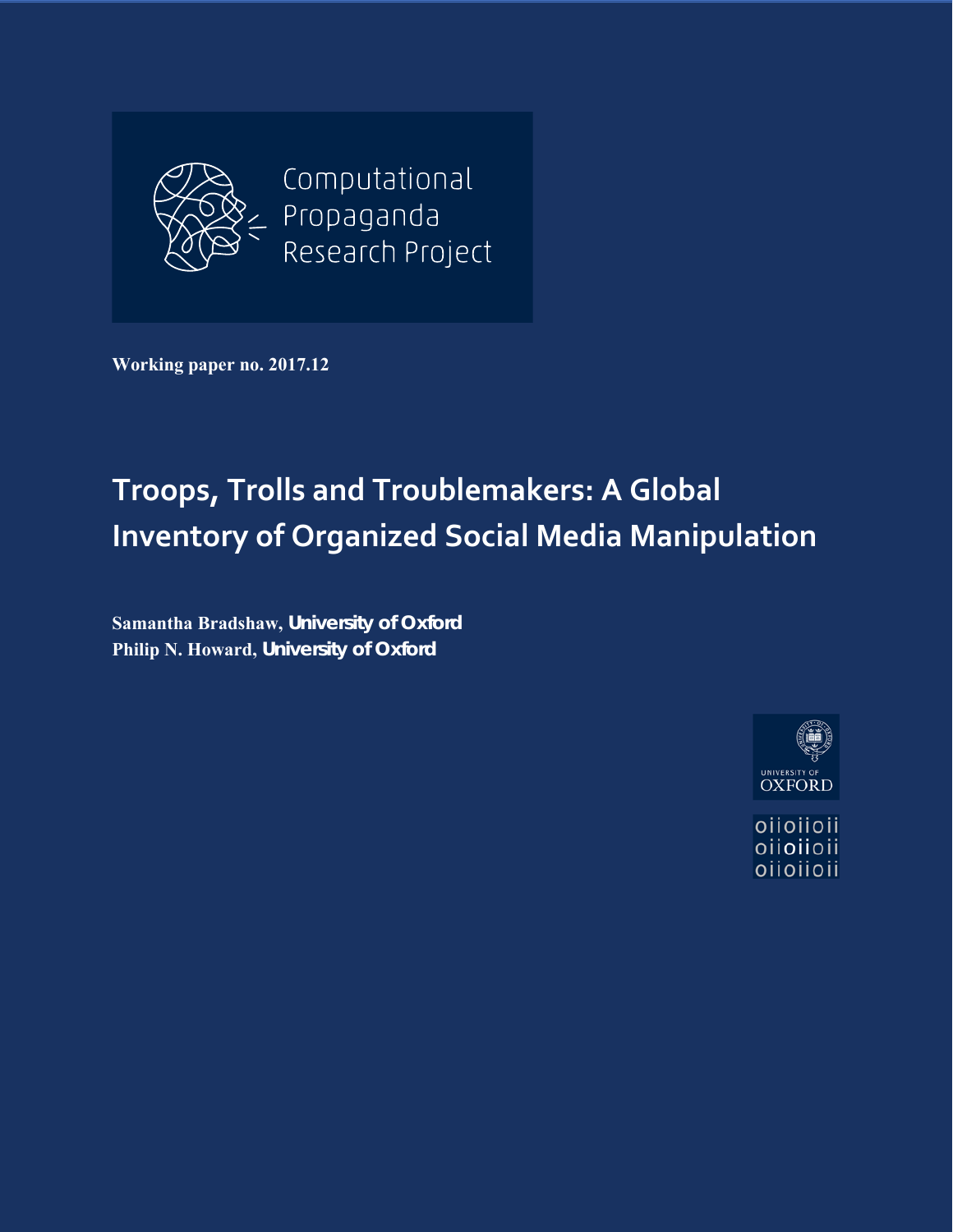#### Contents

| I. Strategies, tools and techniques for social media manipulation  8 |
|----------------------------------------------------------------------|
|                                                                      |
|                                                                      |
|                                                                      |
|                                                                      |
|                                                                      |
|                                                                      |
|                                                                      |
|                                                                      |
|                                                                      |
|                                                                      |
|                                                                      |
|                                                                      |
|                                                                      |
|                                                                      |
|                                                                      |
|                                                                      |
|                                                                      |
|                                                                      |
|                                                                      |

| Table 1: Strategies, tools and techniques for social media manipulation 13 |  |
|----------------------------------------------------------------------------|--|
|                                                                            |  |
|                                                                            |  |
|                                                                            |  |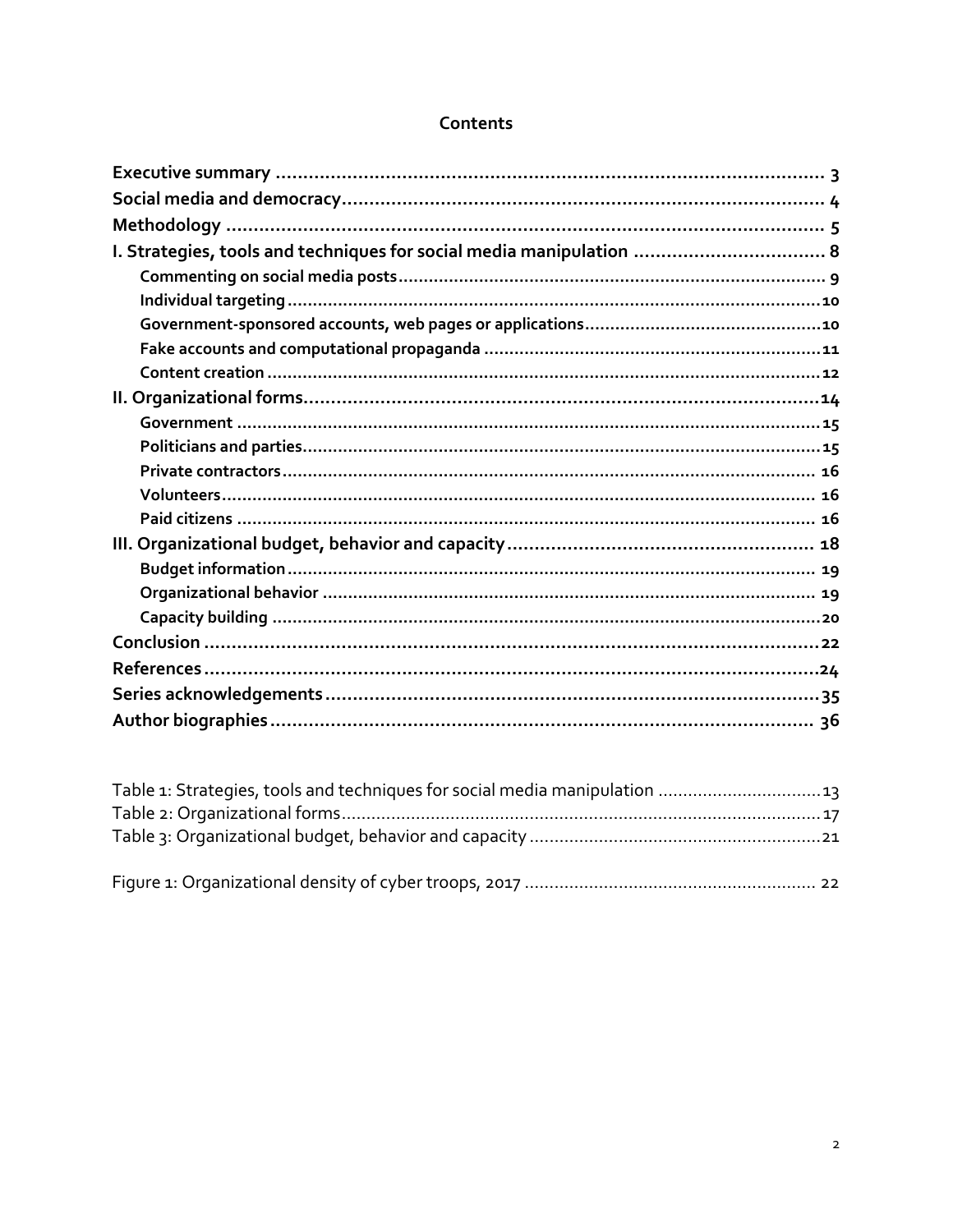### Executive summary

Cyber troops are government, military or political party teams committed to manipulating public opinion over social media. In this working paper, we report on specific organizations created, often with public money, to help define and manage what is in the best interest of the public. We compare such organizations across 28 countries, and inventory them according to the kinds of messages, valences and communication strategies used. We catalogue their organizational forms and evaluate their capacities in terms of budgets and staffing. This working paper summarizes the findings of the first comprehensive inventory of the major organizations behind social media manipulation.

We find that cyber troops are a pervasive and global phenomenon. Many different countries employ significant numbers of people and resources to manage and manipulate public opinion online, sometimes targeting domestic audiences and sometimes targeting foreign publics.

- The earliest reports of organized social media manipulation emerged in 2010, and by 2017 there are details on such organizations in 28 countries.
- Looking across the 28 countries, every authoritarian regime has social media campaigns targeting their own populations, while only a few of them target foreign publics. In contrast, almost every democracy in this sample has organized social media campaigns that target foreign publics, while political‐party‐supported campaigns target domestic voters.
- Authoritarian regimes are not the only or even the best at organized social media manipulation. The earliest reports of government involvement in nudging public opinion involve democracies, and new innovations in political communication technologies often come from political parties and arise during high‐profile elections.
- Over time, the primary mode for organizing cyber troops has gone from involving military units that experiment with manipulating public opinion over social media networks to strategic communication firms that take contracts from governments for social media campaigns.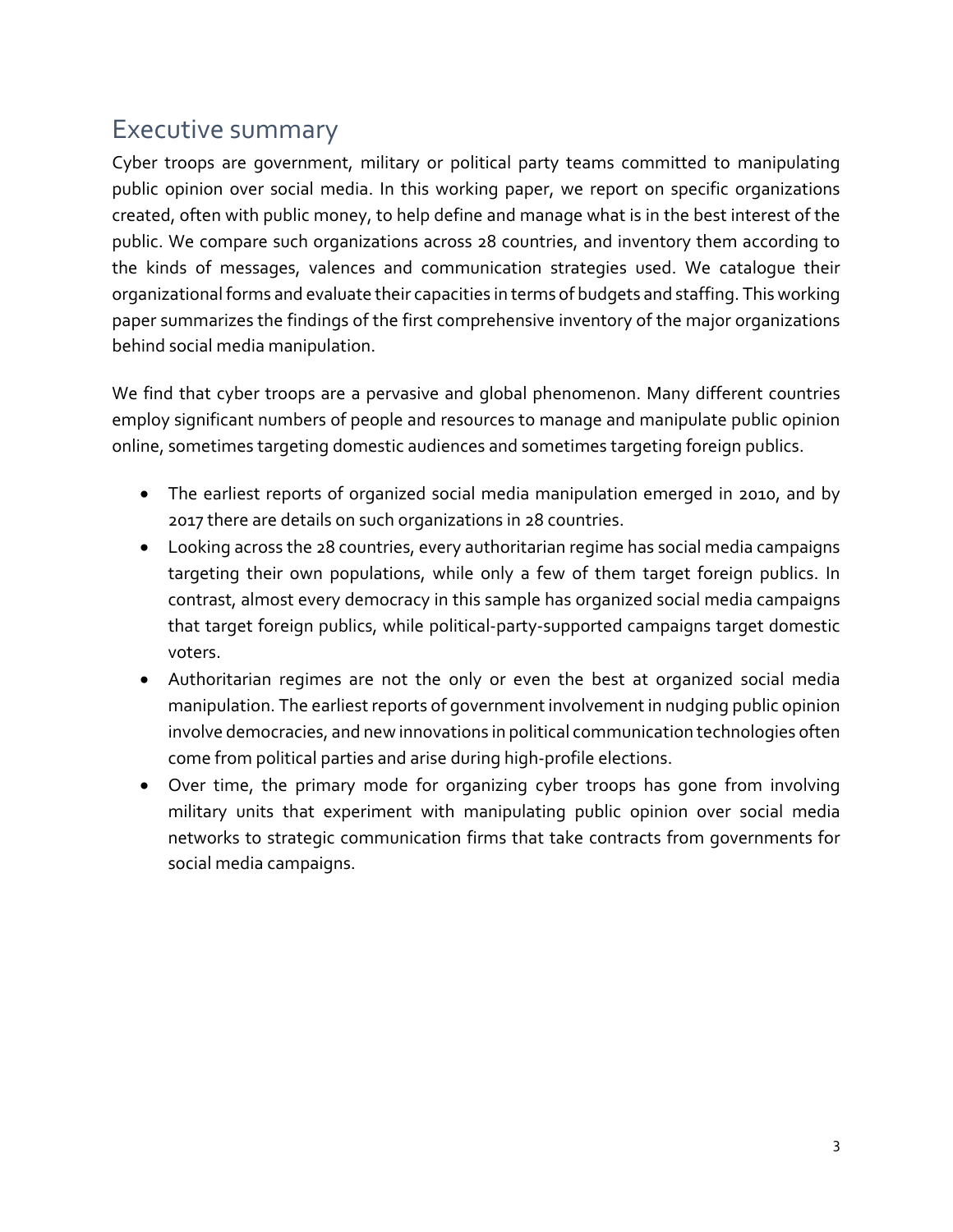# Social media and democracy

Social media has become a valuable platform for public life. It is the primary medium over which young people, around the world, develop their political identities and consume news. However, social media platforms—like Facebook and Twitter—have also become tools for social control. Many governments now spend significant resources and employ large numbers of people to generate content, direct opinion and engage with both foreign and domestic audiences. This working paper lays the groundwork for understanding the global trends in the organized and coordinated use of social media for manipulating public opinion.

In this paper we define cyber troops as government, military or political‐party teams committed to manipulating public opinion over social media. Given that little is known about the differences in capacity, tools and techniques of these practices in different countries, we conducted a cross‐ national and comparative study of global cyber troops. Examining social media operations in 25 countries, we have undertaken an inventory of budget expenditures, staffing, organizational behavior and communication strategies to analyses the size, scale and extent to which different kinds of political regimes deploy cyber troops to influence and manipulate the public online.

In January 2015, the British Army announced that its 77th Brigade would "focus on non‐lethal psychological operations using social networks like Facebook and Twitter to fight enemies by gaining control of the narrative in the information age" (Solon, 2015). The primary task of this unit is to shape public behavior through the use of "dynamic narratives" to combat the political propaganda disseminated by terrorist organizations. The United Kingdom is not alone in allocating troops and funding for influencing online political discourse. Instead, this is part of a larger phenomenon whereby governments are turning to Internet platforms to exert influence over information flows and communication channels to shape public opinion. We compare and summarize this phenomenon in the following 28 countries: Argentina, Azerbaijan, Australia, Bahrain, Brazil, China, the Czech Republic, Ecuador, Germany, India, Iran, Israel, Mexico, North Korea, the Philippines, Poland, Russia, Saudi Arabia, Serbia, South Korea, Syria, Taiwan, Turkey, Ukraine, the United Kingdom, the United States, Venezuela and Vietnam.

In terms of scope, there are several things we do not investigate. First, although cyber troops will often apply traditional offensive cyber tactics, such as hacking or surveillance, to target users for trolling or harassment campaigns, this is not a working paper about hackers or other cybersecurity professionals who work in a governmental capacity. An important distinction between cyber troops and other state‐based actors operating in cyberspace is their role in actively shaping public opinion. Second, there are many countries that have no domestic organizations for social media manipulation, but participate in multilateral mutual defense pacts with programs for doing so. For example, NATO has an accredited international military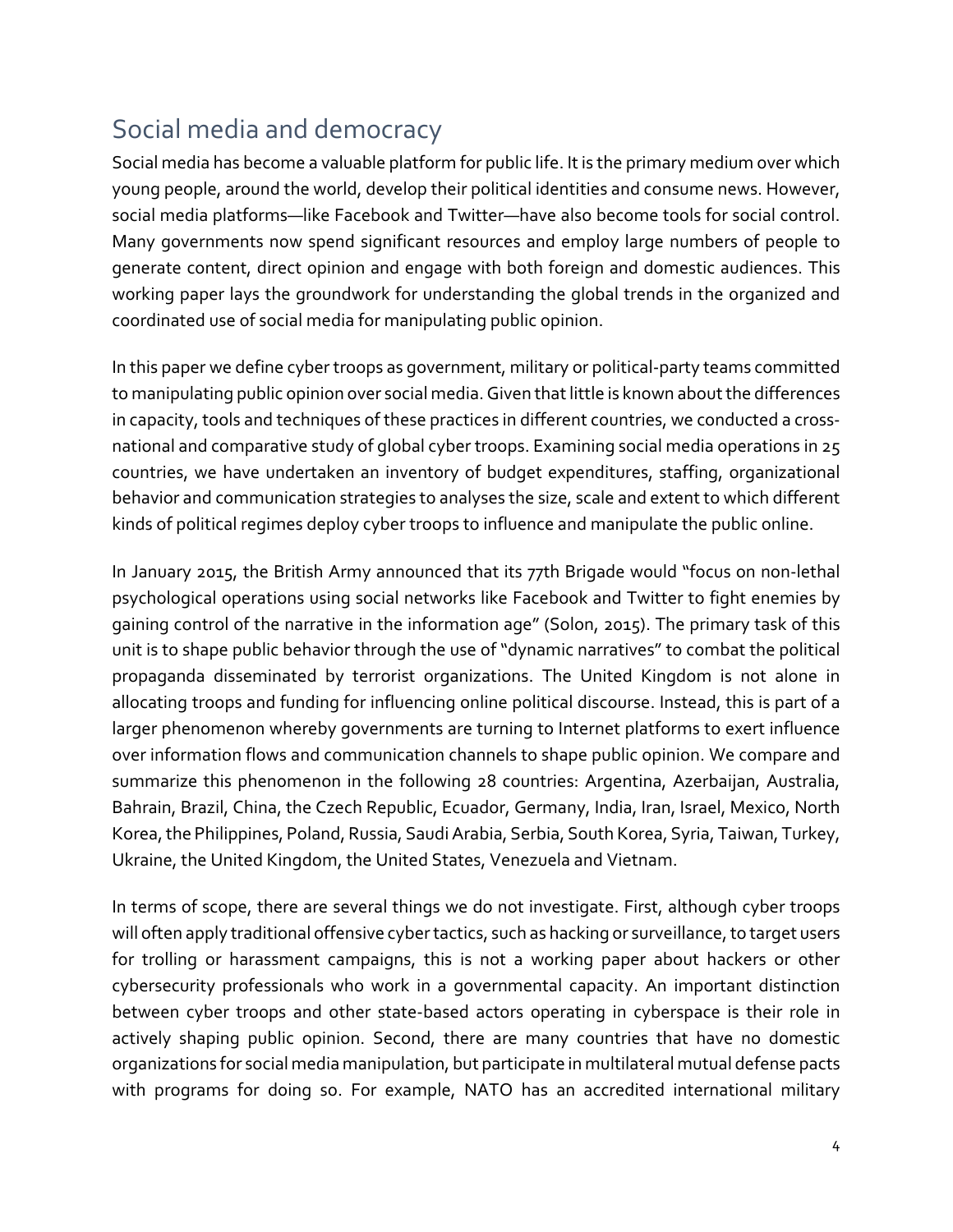organization called the NATO Strategic Communication Center of Excellence with a list of sponsoring nations, not all of which are in the inventory we present here. Informal civil society organizations that use social media in a coordinated way are not included in this analytical frame, nor are private firms and industrial associations with organized campaigns to manipulate public opinion.

# Methodology

We conducted the research for this working paper in three stages. First, we conducted a systematic content analysis of news media articles. Second, we supplemented the content analysis with other sources from think tanks, government agencies, civil society groups, universities and other sources of credible research. Finally, we consulted with country experts to check facts, find additional sources in multiple languages and assist in evaluating the quality of sources. This methodology allowed us to purposefully select the cases for comparison, draw widely from existing research and engage with country and region experts for points of clarification.

Content analysis is an established research method in communication and media studies (Herring, 2009). It has been used to help understand how the Internet and social media interact with political action, regime transformation and digital control (Strange et al., 2013; Joyce et al., 2013; Edwards, 2013; Woolley, 2016). This qualitative content analysis was conducted to understand the range of state actors who actively use social media to manipulate public opinion, as well as their capacity, strategies and resources. We modelled our analysis after Joyce et al. (2013), Edwards et al. (2013) and Woolley (2016), who conducted a qualitative content analysis using purposive sampling to build a coded spreadsheet of specific variables that appear in news articles. Our coded spreadsheet includes fields such as the size of the government teams, their organizational structure and place within government, strategies and tools, skills and training, and capacity and resources. We purposively selected the following keywords and used them in combination for our search: astroturf\*; bot; Facebook; fake; fake account; government; information warfare; intelligent agent; military; persona management; pro-government; propaganda; psychological operations; psyops; social media; sock puppet\*; troll\*; Twitter.

Media bias is a significant concern when conducting a content analysis that uses purposive sampling (Earl, 2004; Joyce et al., 2013). To mitigate any biases in the preliminary content analysis, we used LexisNexis and the top three search engine providers—Google, Yahoo! and Bing—which provided hits to a variety of professional and amateur news sources. A total of 104 news stories were identified. We then ranked the articles based on their credibility using a similar ranking system to the one employed by Joyce et al. (2013) and Woolley (2016). The articles were scored on a three-point scale, with three being the most credible and one being the least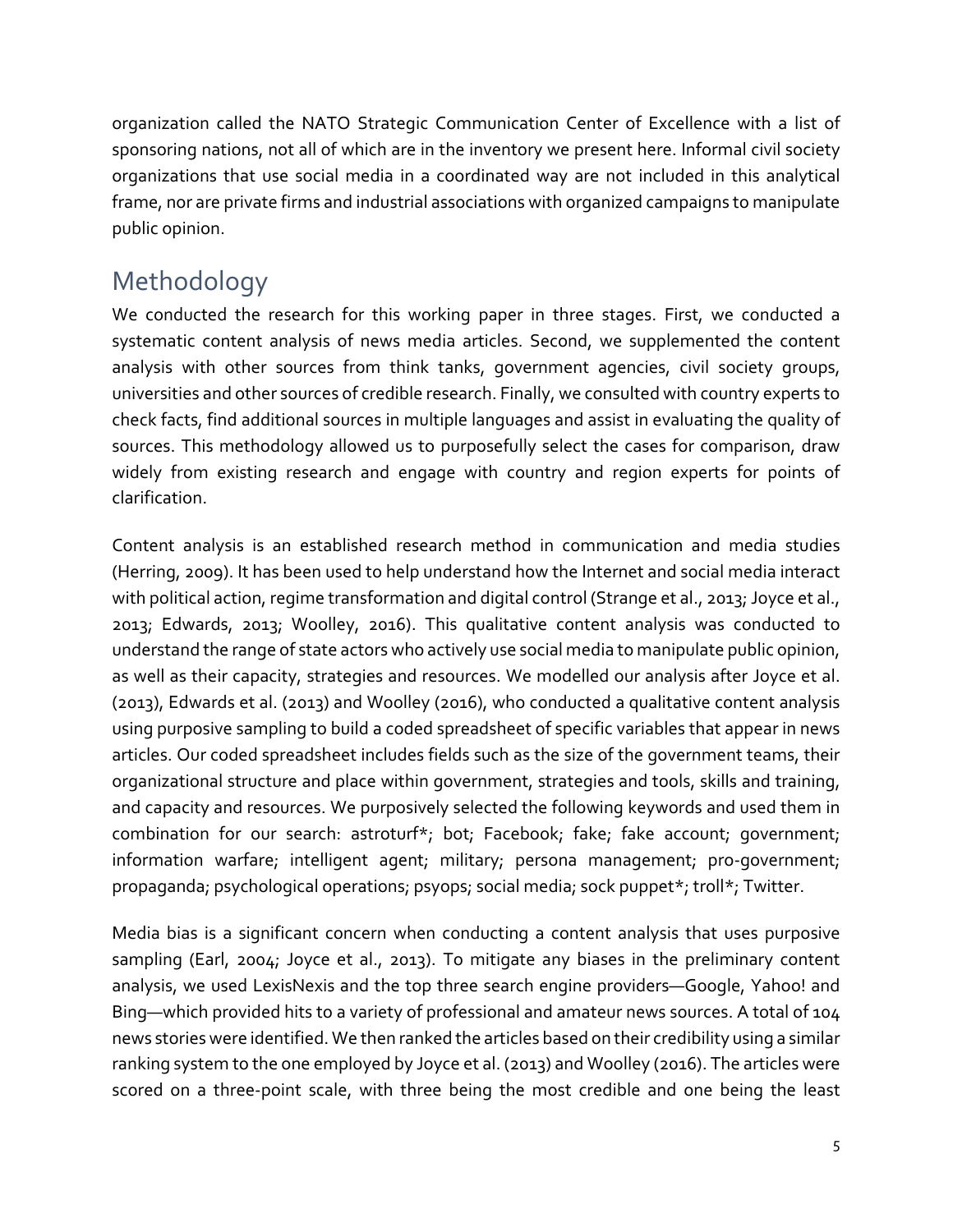credible. Articles ranked at three came from major, professionally branded news organizations, including: *ABC News, BBC News, Reuters, The Economist, The Guardian, The Independent, The Mirror, The New York Times, The Telegraph, The Wall Street Journal, The Washington Post and Wired Magazine*. Articles ranked at two came from smaller professional news organizations, or commentary‐oriented websites or expert blogs. These included websites such as: *Al‐Monitor, Buzzfeed, FreedomHouse,Human Rights Watch,Medium, TheNew Republic, TheNew Statesman, The Observer, Quartz, The Register, The Atlantic, The Daily Dot, The Hill, The Intercept,* and *The Verge.* Articles ranked at one came from content farms, social media posts or personal or hyper‐ partisan blogs. These articles were removed from the sample.

A total of 83 news articles made up the final sample, and from these we were able to extract several different kinds of variables. More importantly, we defined three domains of comparative analysis that allowed us to set individual country programs into a global context: (1) strategies, tools and techniques of social media manipulation; (2) organizational form; and (3) organizational budget, behavior and capacity.

Assembling the existing corpus of public news reporting on the use of cyber troops around the world allowed us to establish cases of organized social media manipulation in 23 countries. We then moved to the corpus of more specialized working papers that have come out of think tanks, government agencies, civil society groups, universities and other sources of credible research. These reports yielded additional details on the known country comparison set, and provided additional evidence on cyber troop organization in two additional countries.

One limitation to our methodology was that we only accessed news media articles and think tank reports in the English language. In order to address this limitation, we made additional queries with cybersecurity experts or people familiar with the political system in particular countries where needed. This final stage of consultation involved double‐checking news reports, rather than adding new information off the record. We did not include any additional observations by country experts that could not be verified in publication elsewhere.

We undertook additional research on additional countries where there is known trolling and automated political communication activity. If we found evidence of suspicious activity, but were unable to trace clear signs of organization behind the political communication campaign, the cases were dropped from the analysis. In other words, in this analysis we focus exclusively on organized social media campaigns that have the clear support of political parties and governments. Readers interested in those other countries where there is evidence of largely unorganized attempts at social media manipulation should consult some of our project's country‐specific reports, for example on Canada (McKelvey and Dubois 2017).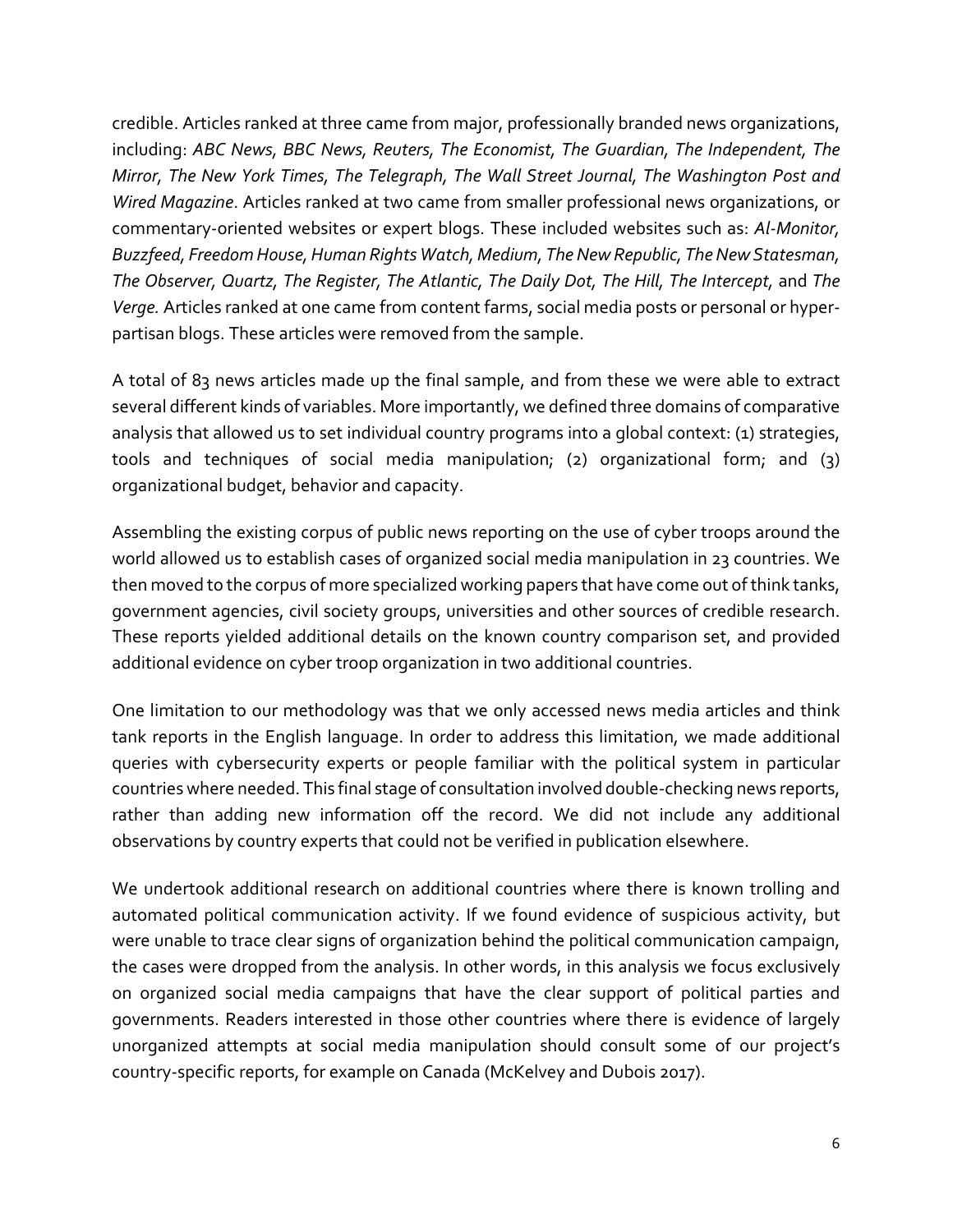Finally, there are almost certainly cyber troop operations that have not been publicly documented, and it is likely that the case list will grow over time. But for the moment it is safe to conclude that there are significant social media manipulation programs in the 28 countries we analyze here. There are similarities on the relative strategies and organizational behavior of these cyber troops.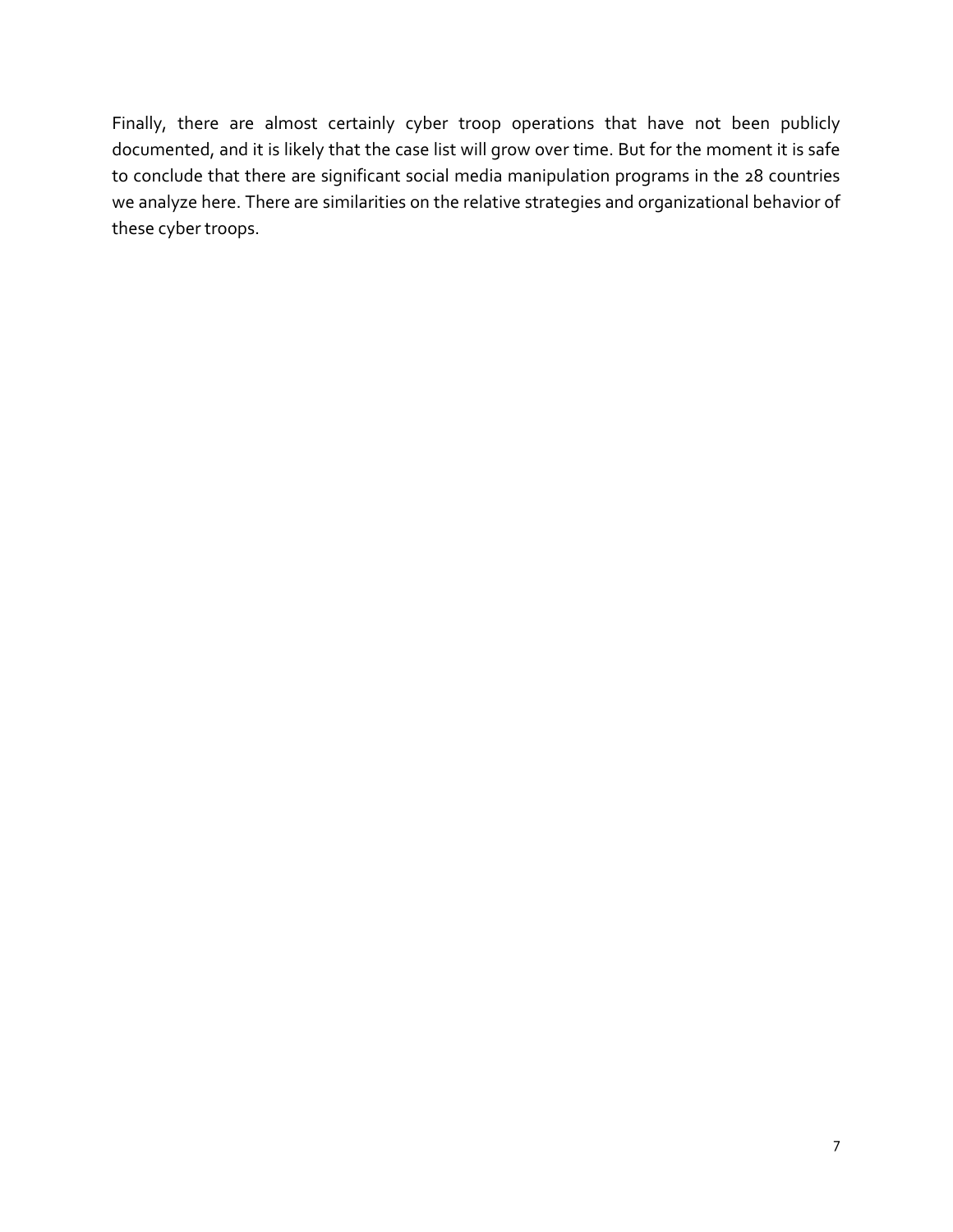# **I. Strategies, tools and techniques for social media manipulation**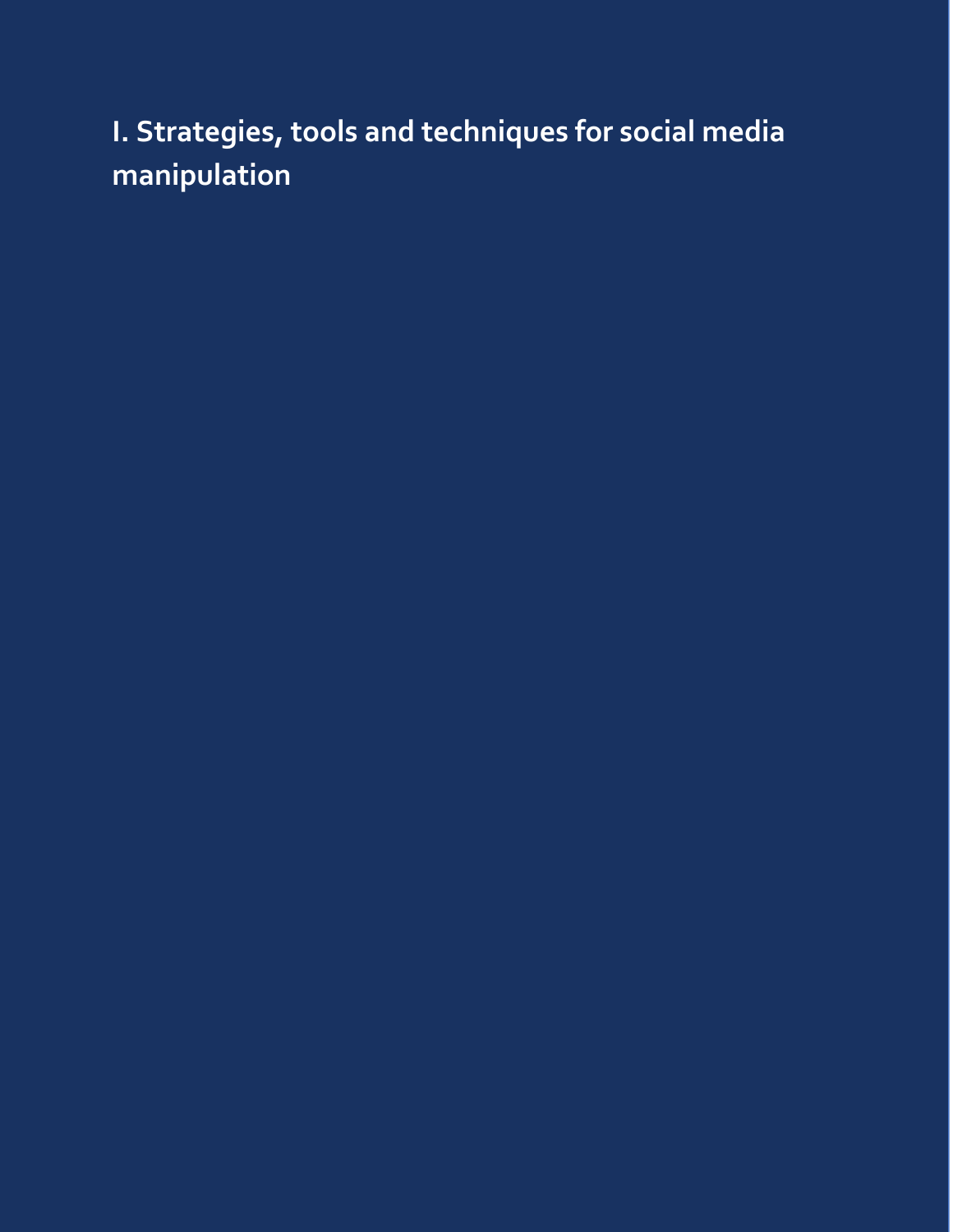Cyber troops use a variety of strategies, tools and techniques for social media manipulation. Generally speaking, teams have an overarching communications strategy that involves creating official government applications, websites or platforms for disseminating content; using accounts—either real, fake or automated—to interact with users on social media; or creating substantive content such as images, videos or blog posts. Teams also differ in the valence of their messages and interactions with users online. Valence is a term that is used to define the attractiveness (goodness) or averseness (badness) of a message, event or thing. Some teams use pro‐government, positive or nationalistic language when engaging with the public online. Other teams will harass, troll or threaten users who express dissenting positions. The following section outlines in more detail the strategies, tools and techniques used for social media manipulation, and Table 1 summarizes the points of comparison across the country cases.

#### **Commenting on social media posts**

Cyber troops in almost every country in our sample actively engage with users by commenting on posts that are shared on social media platforms. The valence of these engagements differs across our sample. Some cyber troops focus on positive messages that reinforce or support the government's position or political ideology. Israel, for example, has a strict policy of engaging in positive interactions with individuals who hold positions that are critical the government (Stern‐ Hoffman, 2013). Negative interactions involve verbal abuse, harassment and so-called "trolling" against social media users who express criticism of the government. In many countries, cyber troops engage in these negative interactions with political dissidents. In connection with the government, Azerbaijan's IRELI Youth have been known to post abusive comments on social media (Geybulla, 2016). And in Mexico, journalists are frequently targeted and harassed over social media by government‐sponsored cyber troops (O'Carrol, 2017).

However, the valence of comments is not always clearly positive or negative. Instead, some cyber troops will post neutral comments, designed to distract or divert attention from the issue being discussed. Saudi Arabia, for example, engages in "hashtag poisoning", where cyber troops spam trending hashtags to disrupt criticism or other unwanted conversations through a flood of unrelated tweets (Freedom House, 2013). Other countries, such as the Czech Republic, post comments that are neither positive nor negative, but rather fact‐check information (Faiola, 2017). For the most part, the valence of commenting strategies does not occur in isolation: cyber troops will often use a mix of positive, negative and neutral posts when engaging with users on social media. This is best articulated by a member of the so-called "50 Cent Party", so-called because of a rumor that government-sponsored Internet commentators were paid 50 cents every time they posted messages online. The informant noted that a common strategy is to post emotive comments online in order to generate directed citizen rage towards the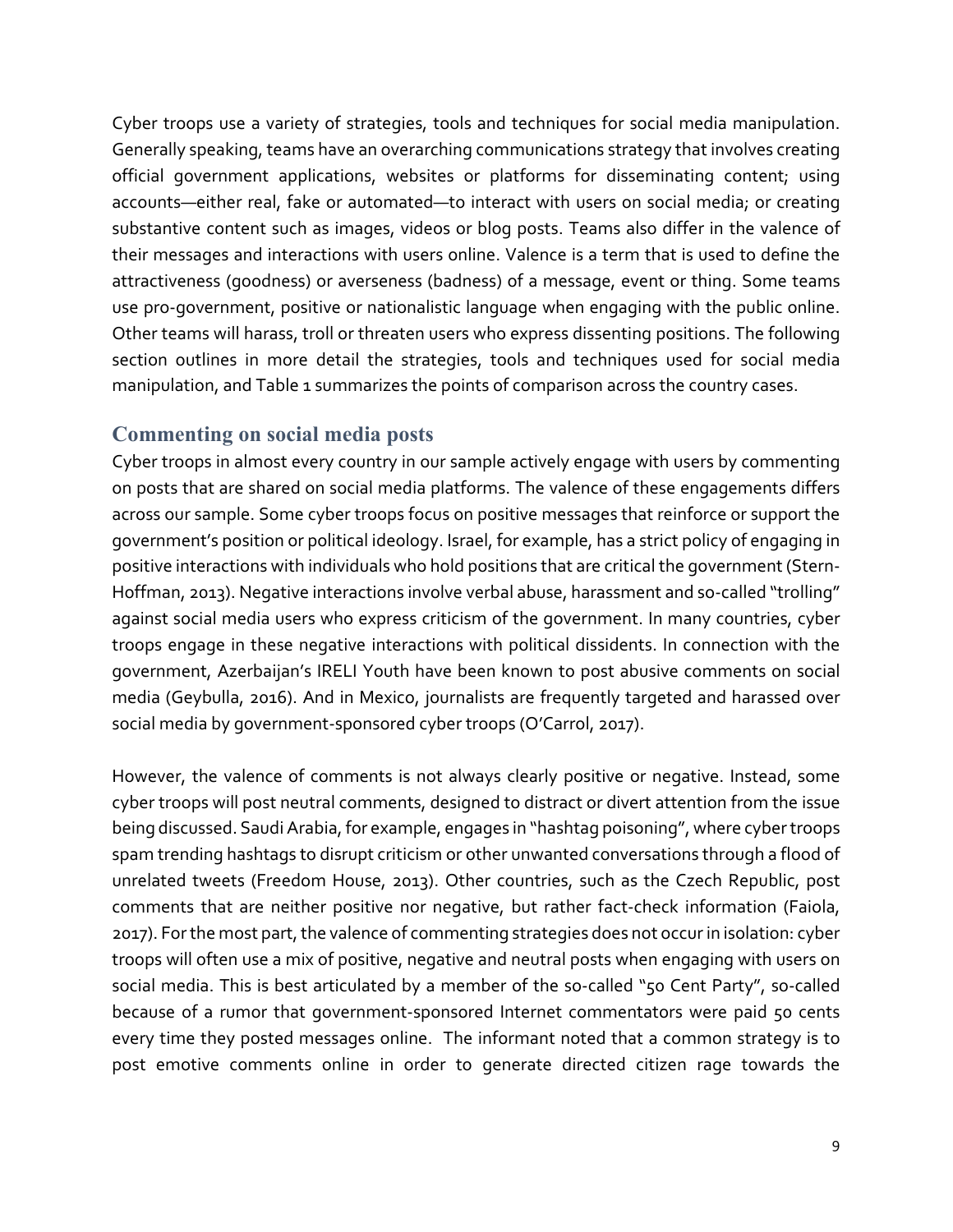commentator; thereby diverting criticism away from the government or political issue originally being discussed (Weiwei, 2012).

#### **Individual targeting**

Individual targeting is a cyber troop strategy that involves selecting an individual or group to influence on social media. In Poland, for example, opinion leaders, including prominent bloggers, journalists and activists, are carefully selected and targeted with messages in order to convince them that their followers hold certain beliefs and values (Gorwa 2017). Other, more popular forms of individual targeting involve harassment. Harassment generally involves verbal abuse, hate speech, discrimination and/or trolling against the values, beliefs or identity of a user or a group of users online. Individual targeting is different from negative valence posts on social media, as the harassment usually spans a long duration. Sometimes, the harassment takes place during important political events, such as elections. For example, in South Korea, employees from the National Intelligence Service launched a series of smear campaigns against South Korean opposition parties in the lead up to the 2012 presidential election (The Korean Herald, 2013). More often, individual targeting is a persistent aspect of the Internet ecosystem that is used to silence political dissent online. It is also one of the most dangerous forms of cyber troop activity, as individuals often receive real-life threats and suffer reputational damage. In Russia, cyber troops have been known to target journalists and political dissidents.

Following an investigation into a rising number of abusive pro-Russian posts on the Internet, Finnish Journalist Jessica Aro received a series of "abusive emails, was vilified as a drug dealer on social media, and mocked as a delusional bimbo in a music video posted to YouTube" (Higgins, 2016). In Azerbaijan, individuals are frequently targeted on Twitter and other social media platforms if they criticize the government (Geybulla, 2016). The trolling activities of Azerbaijan's IRELI Youth have even been shown to dissuade regular Internet users from supporting political protest and engaging in political discussions online (Pearce & Kendzior, 2012). Some cyber troop teams have a highly coordinated system for identifying and targeting individuals. In Turkey, ringleaders will post a screenshot of an oppositional account so that others can launch a smear campaign against that individual (Sozeri, 2015). In Ecuador, individual targeting is coordinated through the government using the web-based platform Somos + (Morla, 2015a). And in Russia, leaders of the Kremlin‐aligned Nashi Youth Movement have sent around a list of human rights activists, declaring them "the most vile of enemies" (Elder, 2012).

#### **Government-sponsored accounts, web pages or applications**

Some countries run their own government‐sponsored accounts, websites and applications designed to spread political propaganda. These accounts and the content that comes out of them are clearly marked as government operated. In the United Kingdom, for example, the 77th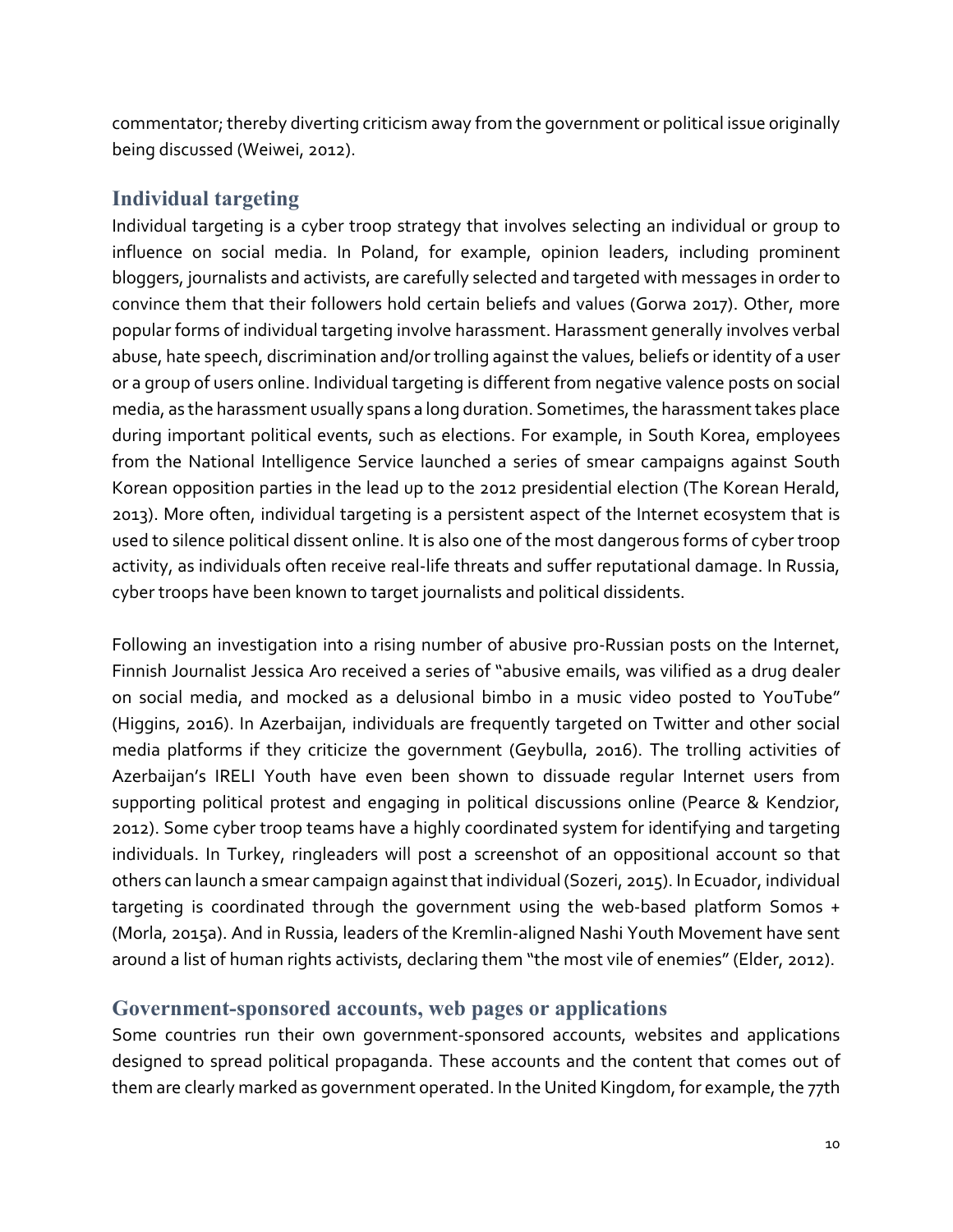Brigade maintains a small presence on Facebook and Twitter under its own name (Corfield, 2017). Other countries are much more active in an official capacity. Israel has more than 350 official government social media accounts, covering the full range of online platforms, from Twitter to Instagram, and operating in three languages: Hebrew, Arabic and English (Benedictus, 2016).

But it is not just social media platforms where cyber troops are active. In addition, there are a wide range of online platforms and applications that governments make use of to spread political propaganda or silence political dissent, including blogs, mobile applications and official government web pages. Sometimes these online resources help volunteers or other citizens retweet, share and like government‐sponsored content. Ukraine's i‐Army, also known as "the army of truth", operates a website where citizens and volunteers can access and share "truthful" information on social media (Benedictus, 2016). In other cases, government‐sponsored online resources can be used to galvanize pro‐government supporters. In Ecuador, the government launched a website called Somos + to investigate and respond to social media users who criticize the government. The website sends updates to subscribers when a social media user criticizes the government, allowing pro‐government supporters to collectively target political dissidents (Morla, 2015a).

#### **Fake accounts and computational propaganda**

In addition to official government accounts, many cyber troop teams run fake accounts to mask their identity and interests. This phenomenon has sometimes been referred to as "astroturfing", whereby the identity of a sponsor or organization is made to appear as grassroots activism (Howard, 2003). In many cases, these fake accounts are "bots"—or bits of code designed to interact with and mimic human users. According to media reports, bots have been deployed by government actors in Argentina (Rueda, 2012), Azerbaijan (Geybulla, 2016), Iran (BBC News, 2016), Mexico (O'Carrol, 2017), the Philippines (Williams S, 2017), Russia (Duncan, 2016), Saudi Arabia (Freedom House, 2013), South Korea (Sang‐Hun, 2013), Syria (York, 2011), Turkey (Shearlaw, 2016) and Venezuela (VOA News, 2015). These bots are often used to flood social media networks with spam and fake news. They can also amplify marginal voices and ideas by inflating the number of likes, shares and retweets they receive, creating an artificial sense of popularity, momentum or relevance. Not all governments make use of this form of automation.

In Serbia, for example, a handful of dedicated employees run fake accounts to bring attention to the government's agenda (Rujevic, 2017). Similarly, in Vietnam, pro‐government bloggers are responsible for spreading the party line (Pham, 2013). Some commentators have suggested that the use of human‐run accounts could be due to a lack of technical sophistication (Rujevic, 2017). But as bots become increasingly political, social media platforms have become stricter in their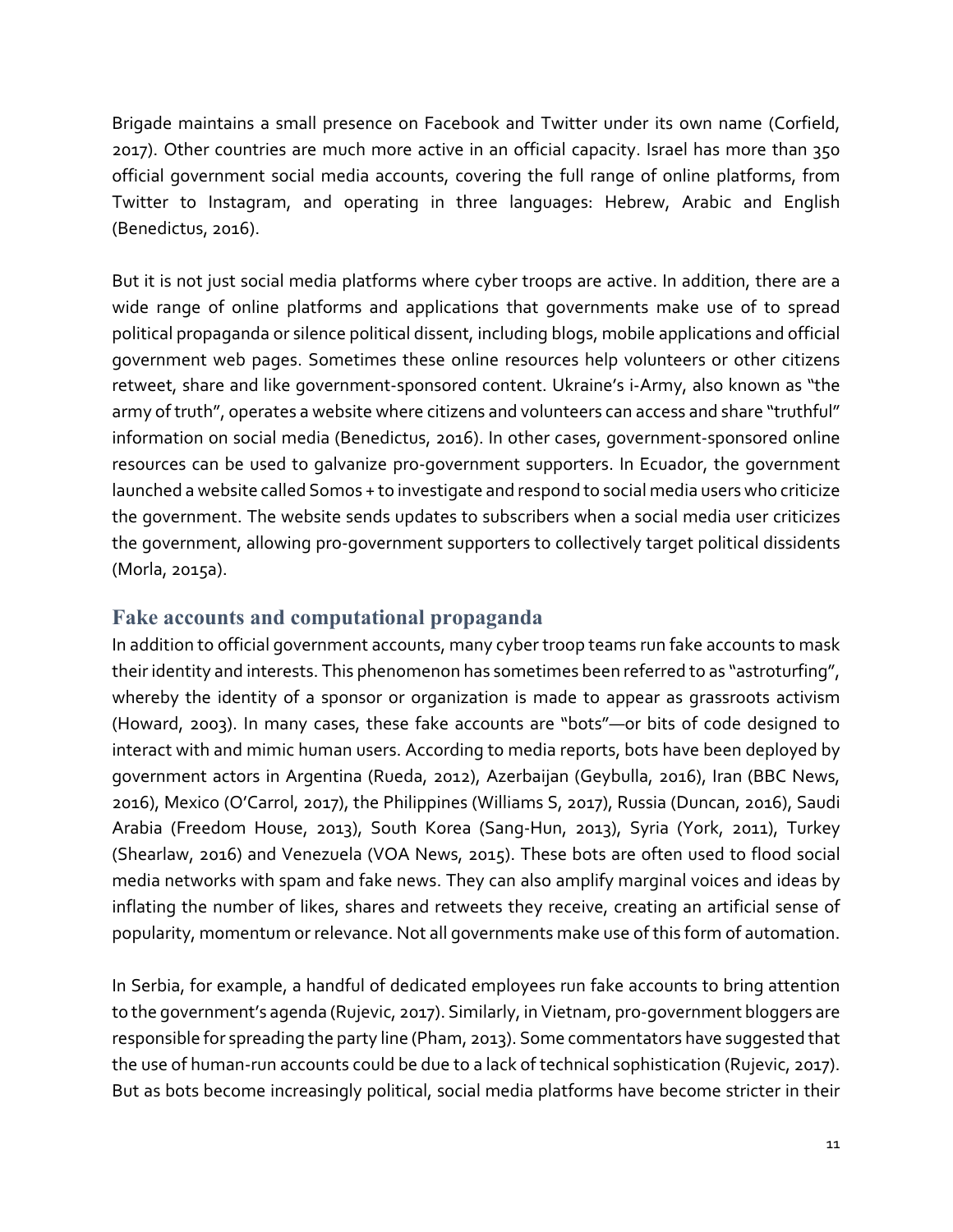take‐down policies. As a result, many people have gone back to operating the accounts themselves, rather than automating them. For example, in Mexico, when many of the government‐sponsored spam‐bots that were used to target journalists and spread disinformation on social media were blocked, human agents went back to operating the accounts themselves (O'Carrol, 2017). Increasingly, cybertroops are using a blend of automation and human interaction. These so-called "cyborgs" are deployed to help avoid detection and make interactions feel more genuine. Finally, it is important to note that not all cyber troops use "fake accounts". North Korea is an interesting case, where stolen South Korean accounts—as opposed to fake identities—are used to spread political propaganda (Benedictus, 2016).

#### **Content creation**

Some cyber troop teams create substantive content to spread political messages. This content creation amounts to more than just a comment on a blog or social media feed, but instead includes the creation of content such as blog posts, YouTube videos, fake news stories, pictures or memes that help promote the government's political agenda. In the United Kingdom, cyber troops have been known to create and upload YouTube videos that "contain persuasive messages" under online aliases (Benedictus, 2016). Some of these "psychological operations", or psyops, have been framed as "anti‐radicalization" campaigns designed to deter British Muslims from going to Syria (Williams, 2015). In Russia, some cyber troops create appealing online personas and run blogs on websites such as LiveJournal. According to Chen's (2015) story, one Russian cyber trooper ran a fortune-telling blog that provided insight into "relationships, weight loss, Feng Shui—and, occasionally, geopolitics", with the goal of "weaving propaganda seamlessly into what appeared to be the non-political musings of an everyday person".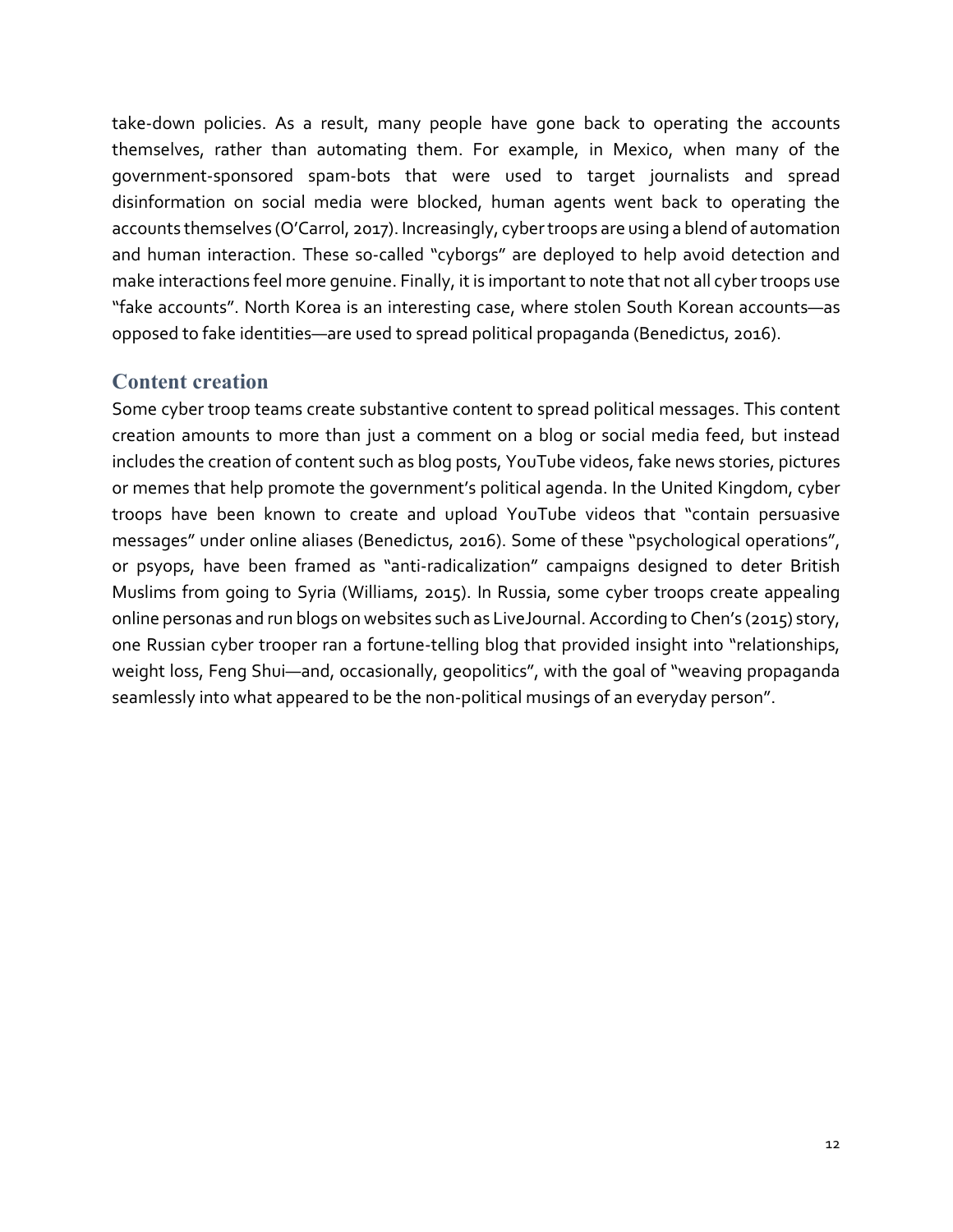| Country               | <b>Messaging and valence</b>     |                       | <b>Communication strategy</b> |                                                     |                         |
|-----------------------|----------------------------------|-----------------------|-------------------------------|-----------------------------------------------------|-------------------------|
|                       | Social media<br>comments         | Individual targeting  | <b>Fake accounts</b>          | Government<br>websites, accounts<br>or applications | <b>Content creation</b> |
| Argentina             | $+/-$                            | Evidence found        | Automated                     |                                                     |                         |
| Australia             | $+/-$                            |                       | Automated                     |                                                     |                         |
| Azerbaijan            | $+/-/n$                          | Evidence found        | Automated                     |                                                     |                         |
| <b>Bahrain</b>        |                                  | <b>Evidence Found</b> | Automated, Human              |                                                     |                         |
| <b>Brazil</b>         | $+/\nceil$                       | Evidence found        | Automated, Human,<br>Cyborg   |                                                     | Evidence found          |
| China                 | $+/-/n$                          |                       | Human                         | $\sim$                                              | Evidence found          |
| <b>Czech Republic</b> | n                                |                       |                               |                                                     |                         |
| Ecuador               | $+/-$                            | Evidence found        | Automated, Human              | Evidence found                                      |                         |
| Germany               | $+/-$                            | Evidence found        | Automated                     | Evidence found                                      | Evidence found          |
| India                 | $+/-$                            |                       |                               |                                                     | Evidence found          |
| Iran                  | $+/\text{n}$                     |                       | Automated                     |                                                     | Evidence found          |
| Israel                | $+$                              |                       |                               | Evidence found                                      | Evidence found          |
| <b>Mexico</b>         | $+/-$                            | Evidence found        | Automated, Human,<br>Cyborg   | $\ddot{\phantom{a}}$                                | Evidence found          |
| <b>North Korea</b>    | $+/-$                            |                       | Human                         |                                                     |                         |
| Poland                |                                  | Evidence Found        | Human                         |                                                     |                         |
| Philippines           | $+/-$                            | Evidence found        | Automated                     | $\ddotsc$                                           |                         |
| Russia                | $+/-/n$                          | Evidence found        | Automated, Human              | $\ddotsc$                                           | Evidence found          |
| Saudi Arabia          | $+/\nceil$                       |                       | Automated                     | $\ddotsc$                                           |                         |
| <b>Serbia</b>         | $+/-$                            |                       | Human                         |                                                     |                         |
| South Korea           | $+/-$                            | Evidence found        | Automated, Human              | $\ddot{\phantom{a}}$                                | $\ddot{\phantom{a}}$    |
| Syria                 | $+$                              | Evidence found        | Automated                     |                                                     |                         |
| <b>Taiwan</b>         | $+/-/n$                          | Evidence found        | Cyborg, Human                 | Evidence found                                      | Evidence found          |
| <b>Turkey</b>         | $+/-$                            | Evidence found        | Automated, Human              | Evidence found                                      |                         |
| <b>United Kingdom</b> |                                  | Evidence found        | Human                         | Evidence found                                      | Evidence found          |
| <b>Ukraine</b>        | $+/-$                            |                       | Human                         | Evidence found                                      |                         |
| <b>United States</b>  | $+/-/n$                          |                       | Automated, Human,<br>Cyborg   |                                                     | Evidence found          |
| Venezuela             | $\begin{array}{c} + \end{array}$ |                       | Automated, Human              | Evidence found                                      |                         |
| Vietnam               | $+$                              |                       | Human                         | $\cdot$ .                                           | Evidence found          |

#### **Table 1: Strategies, tools and techniques for social media manipulation**

Source: Authors' evaluations based on data collected 2010–2017.

Note: This table reports on automated and trolling political activity, even if not clearly associated with a sponsoring organization. For social media comments: + = pro‐government or nationalistic comments, ‐ = harassment, trolling or negative interactions with users, n = distracting or changing the topic of discussion, or fact-checking information. No information noted with "..".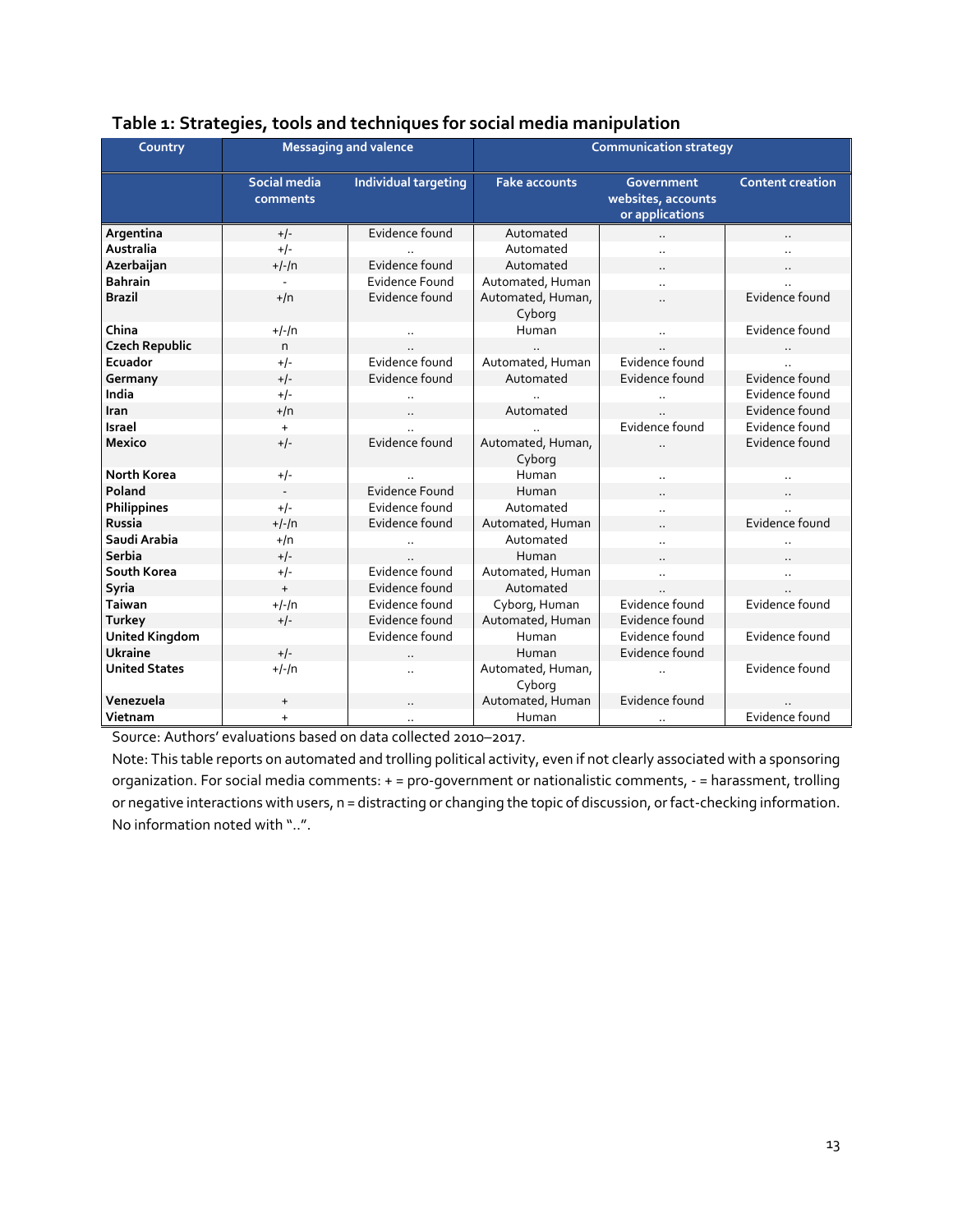**II. Organizational forms**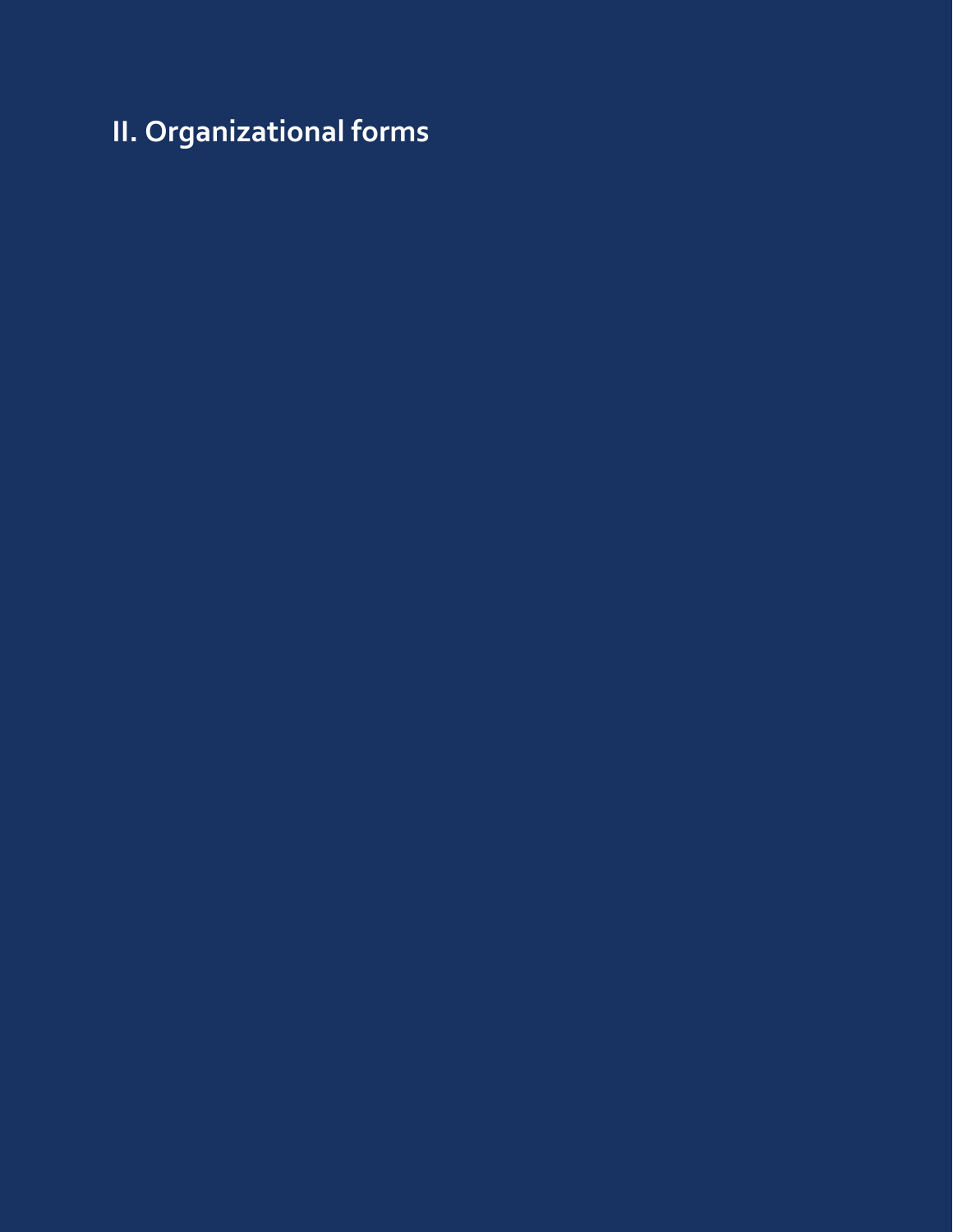Cyber troops are often made up of an assortment of different actors. In some cases, governments have their own in‐house teams that are employed as public servants. In other cases, talent is outsourced to private contractors or volunteers. See Table 2 for a summary of the findings reported in this section.

#### **Government**

Government-based cyber troops are public servants tasked with influencing public opinion. These individuals are directly employed by the state as civil servants, and often form a small part of a larger government administration. Within the government, cyber troops can work within a government ministry, such as in Vietnam, in Hanoi Propaganda and Education Department (Pham, 2013), or in Venezuela, in the Communication Ministry (VOA News, 2016). In the United Kingdom, cyber troops can be found across a variety of government ministries and functions, including the military (77th Brigade) and electronic communications (GCHQ) (Greenwald, 2014c; MacAskill, 2015). And in China, the public administration behind cyber troop activities is incredibly vast. There are many local offices that coordinate with their regional and national counterparts to create and disseminate a common narrative of events across the country (Weiwei, 2012). Other cyber troops are employed under the executive branch of government. For example, in Argentina and Ecuador, cyber troop activities have been linked to the office of the President (Rueda, 2012; Morla, 2015a, 2015b).

#### **Politicians and parties**

Political parties or candidates often use social media as part of a broader campaign strategy. Here we are interested in political parties or candidates that use social media to manipulate public opinion during a campaign, either by purposefully spreading fake news or disinformation, or by trolling or targeting any support for the opposition party. This is different to traditional digital campaign strategies, which have generally focused on spreading information about the party or candidate's platform, or sent advertisements out to voters.

Social media is used by political parties to manipulate the public is to use fake accounts to artificially inflate the number of followers, likes, shares or retweets a candidate receives, creating a false sense of popularity. This was a technique thatthe Australian Coalition party used during its campaign in 2013 (Peel, 2013). Sometimes, when political parties or candidates use social media manipulation as part of their campaign strategy, these tactics are continued when they assume power. For example, in the Philippines, many of the so-called "keyboard trolls" hired to spread propaganda for presidential candidate Duterte during the election continue to spread and amplify messages in support of his policies now he's in power (Williams, 2017).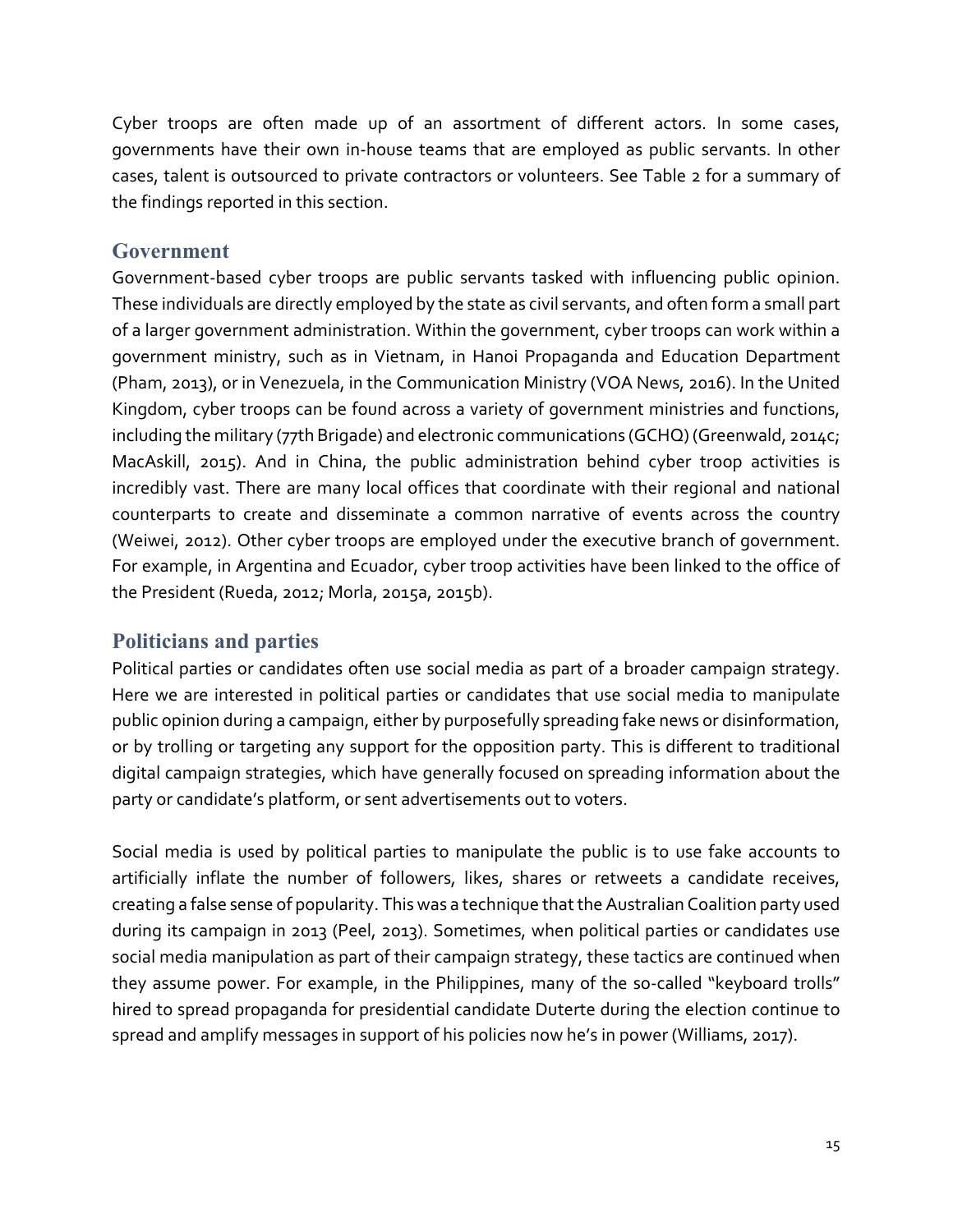#### **Private contractors**

In some cases, cybertroops are private contractors hired by the government. Private contractors are usually temporary, and are assigned to help with a particular mission or cause. For example, the United States government hired a public relations firm to develop a persona management tool to develop and manage fake profiles on social media (Monbiot, 2011). Of course, the boundary between a private contractor and the state is not always very clear. In Russia, the Internet Research Agency, a private company, is known to coordinate some of the Kremlin's social media campaigns (Chen, 2015; Benedictus, 2016).

#### **Volunteers**

Some cybertroops are volunteer groups that actively work to spread political messages on social media. They are not just people who believe in the message and share their ideals on social media. Instead, volunteers are individuals who actively collaborate with government partners to spread political ideology or pro‐government messages. In many cases, volunteer groups are made up solely of youth advocacy organizations, such as IRELI in Azerbaijan (Geybulla, 2016) or Nashi in Russia (Elder, 2012). In Israel, the government actively works with student volunteers from Jewish organizations or other pro-Israel groups around the world (Stern-Hoffman, 2013). These cyber troops are considered "volunteers" because they are not on a formal payroll, as a public servant or private contractor would be. In many cases, however, volunteers receive other rewards for their time. For example, in Israel, the top-performing students are awarded scholarships for their work (Stern‐Hoffman, 2013), and in Azerbaijan, volunteer work with IRELI is considered a stepping‐stone to more senior roles in public administration (Geybulla, 2016).

#### **Paid citizens**

Some cyber troops are citizens who are actively recruited by the government and are paid or remunerated in some way for their work. They are not official government employees working in public service, nor are they employees of a company contracted to work on a social media strategy. They are also not volunteers, because they are paid for their time and efforts in supporting a cyber troop campaign. Normally, these paid citizens are recruited because they hold a prominent position in society or online. In India, for example, citizens are actively recruited by cyber troop teams in order to help propagate political ideologies and messages (Kohlil, 2013). Since these citizens are not officially affiliated with the government or a political party, their "independent voice" can be used to help disseminate messages from a seemingly neutral perspective.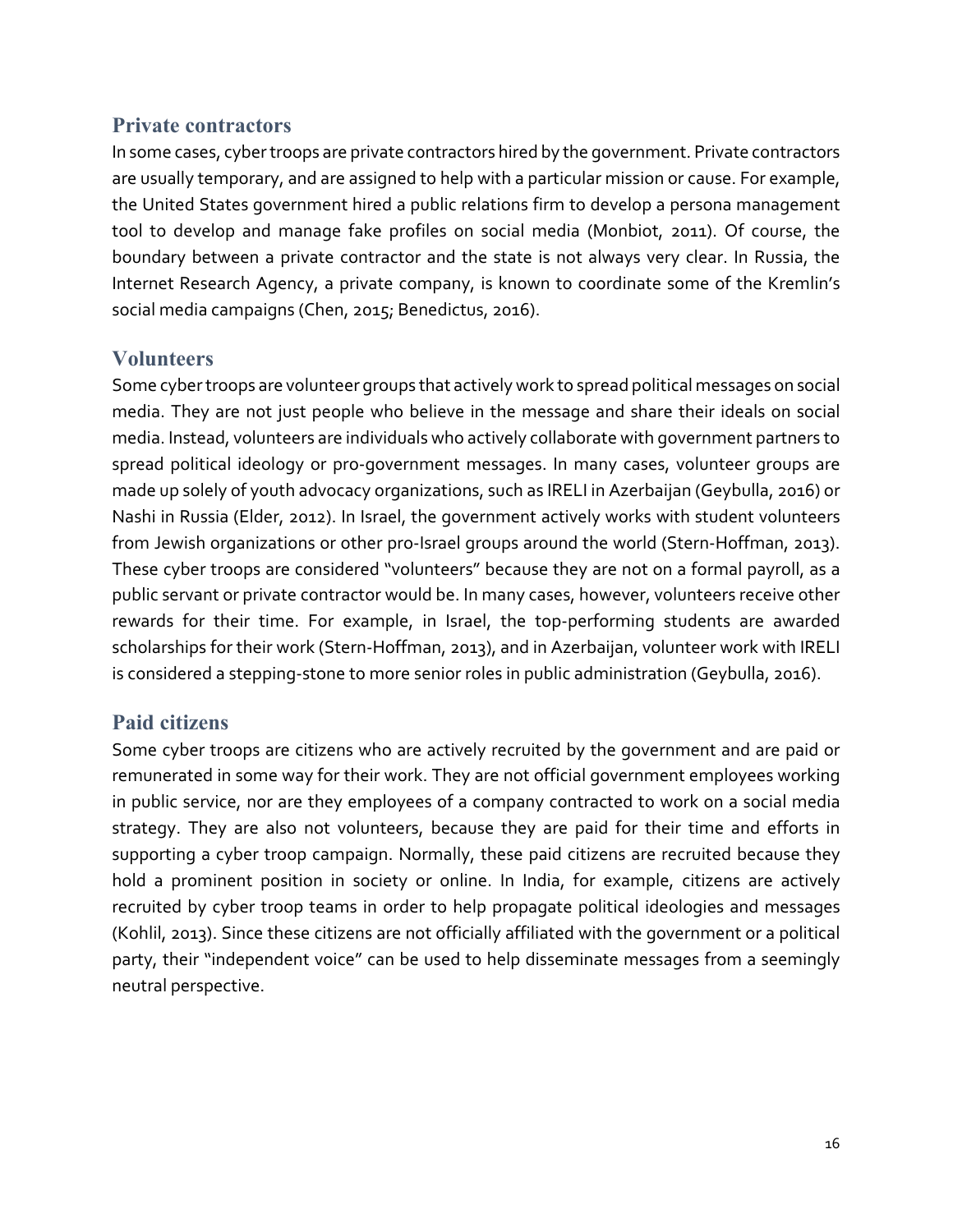#### **Table 2: Organizational forms**

| Country                 | <b>Government</b>                                                                                                                      | <b>Politicians and Parties</b>                                         | <b>Civil Society</b>                      | <b>Citizens</b>      | Private<br>Contractor                    | <b>Number</b><br>of Forms |
|-------------------------|----------------------------------------------------------------------------------------------------------------------------------------|------------------------------------------------------------------------|-------------------------------------------|----------------------|------------------------------------------|---------------------------|
| Argentina               | Ministry of Communication<br>President's Office                                                                                        | Republican Proposal Party                                              | $\ldots$                                  | $\ddot{\phantom{a}}$ |                                          | $\overline{2}$            |
| Australia               |                                                                                                                                        | The Coalition                                                          |                                           |                      |                                          | $\mathbf 1$               |
| Azerbaijan              |                                                                                                                                        |                                                                        | IRELI, the IT<br>Academy                  |                      |                                          | $\mathbf{1}$              |
| <b>Bahrain</b>          | National Cyber Crime Unit                                                                                                              |                                                                        |                                           |                      |                                          | 1                         |
| <b>Brazil</b>           |                                                                                                                                        | <b>Brazilian Social Democracy Party</b><br>(PSDB), Worker's Party (PT) | $\ddotsc$                                 | Evidence<br>Found    | Agencia Pepper<br>/ no.bot               | 3                         |
| China                   | State Internet Information Office, Ministry of<br>Industry and Information Technology,<br>Ministry of Public Security, Communist Party |                                                                        |                                           | Evidence<br>Found    |                                          | $\overline{\mathbf{2}}$   |
| Czech<br>Republic       | Centre Against Terrorism and Hybrid<br>Threats                                                                                         |                                                                        | $\ddot{\phantom{a}}$                      |                      | $\ddotsc$                                | 1                         |
| Germany                 | Cyber-Kommando der Bundeswehr                                                                                                          | Alternative for Germany (AFD)                                          |                                           |                      |                                          | $\overline{2}$            |
| Ecuador                 | Ministry of Strategic Sectors<br>President's Office                                                                                    |                                                                        |                                           |                      | Ribeney,<br>Percera and<br>Ximah Digital | $\overline{2}$            |
| India                   |                                                                                                                                        | Bharatiya Janata Party (BJP)                                           | $\ddotsc$                                 | Evidence<br>Found    | $\ddotsc$                                | $\overline{2}$            |
| Iran                    | Revolutionary Guard, Supreme Council of<br>Cyberspace                                                                                  |                                                                        | $\cdot$ .                                 |                      | $\ddotsc$                                | 1                         |
| Israel                  | Israel Defence Force<br>Prime Minister's Office                                                                                        |                                                                        | <b>Israel Under Fire</b>                  | $\ddot{\phantom{a}}$ |                                          | $\overline{2}$            |
| Mexico                  |                                                                                                                                        | Institutional Revolutionary Party<br>(PRI)                             | $\ddotsc$                                 | Evidence<br>Found    | Andreas<br>Sepulveda                     | 3                         |
| North<br>Korea          | United Front Department and<br>Reconnaissance General Bureau                                                                           | $\ddotsc$                                                              | $\ddotsc$                                 | $\ddotsc$            |                                          | $\mathbf{1}$              |
| Poland                  |                                                                                                                                        | <b>Evidence Found</b>                                                  |                                           |                      | <b>Evidence Found</b>                    | $\mathbf{1}$              |
| Philippines             |                                                                                                                                        | The Partido Demokratiko Pilipino-<br>Lakas ng Bayan                    | <b>Evidence Found</b>                     | Evidence<br>Found    | Nic Gabunada                             | 4                         |
| Russia                  | GRU<br>The Kremlin                                                                                                                     |                                                                        | Nashi                                     | Evidence<br>Found    | Internet<br>Research<br>Agency           | 4                         |
| Saudi<br>Arabia         | Ministry of Defense - The Saudi ideological<br><b>Warfare Center</b>                                                                   | $\ddot{\phantom{a}}$                                                   | Saudi Electronic<br>Army, Salmani<br>Army | Evidence<br>Found    | Qorvis                                   | 4                         |
| Serbia                  | Prime Minister's Office                                                                                                                | Serbian Progressive Party                                              |                                           |                      |                                          | 2                         |
| South<br>Korea          | National Intelligence Service                                                                                                          |                                                                        | $\ddotsc$                                 | $\ddotsc$            | $\ddotsc$                                | 1                         |
| Syria                   | Syrian Electronic Army                                                                                                                 |                                                                        | $\cdot$ .                                 | $\ddot{\phantom{a}}$ | <b>EGHNA</b>                             | 2                         |
| Taiwan                  |                                                                                                                                        | Democratic Progressive Party<br>(DPP), Nationalist Party (KMT)         |                                           |                      |                                          |                           |
| Turkey                  |                                                                                                                                        | Justice and Development Party<br>(AKP)                                 |                                           | Evidence<br>Found    | $\ddotsc$                                | $\overline{2}$            |
| United<br>Kingdom       | 77th Brigade, GCHQ                                                                                                                     | $\ddot{\phantom{a}}$                                                   |                                           |                      | $\ldots$                                 | $\mathbf{1}$              |
| Ukraine                 | <b>Information Policy Ministry</b>                                                                                                     |                                                                        | Evidence Found                            |                      |                                          | $\overline{2}$            |
| United<br><b>States</b> | DARPA, US Cyber Command, US Agency for<br>International Development, Air Force,<br>Pentagon                                            | Democratic Party<br>Republican Party                                   | Evidence Found                            | Evidence<br>Found    | Centcom, HB<br>Gary                      | 5                         |
| Venezuela               | <b>Communication Ministry</b>                                                                                                          | $\ddot{\phantom{a}}$                                                   | Evidence Found                            | $\ddotsc$            | $\ldots$                                 | $\mathbf{2}$              |
| Vietnam                 | Hanoi Propaganda and Education<br>Department                                                                                           | $\ddotsc$                                                              |                                           | $\cdot$ .            | $\ldots$                                 | $\mathbf{1}$              |

Source: Authors' evaluations based on data collected 2010–2017. Note: No information noted with "..".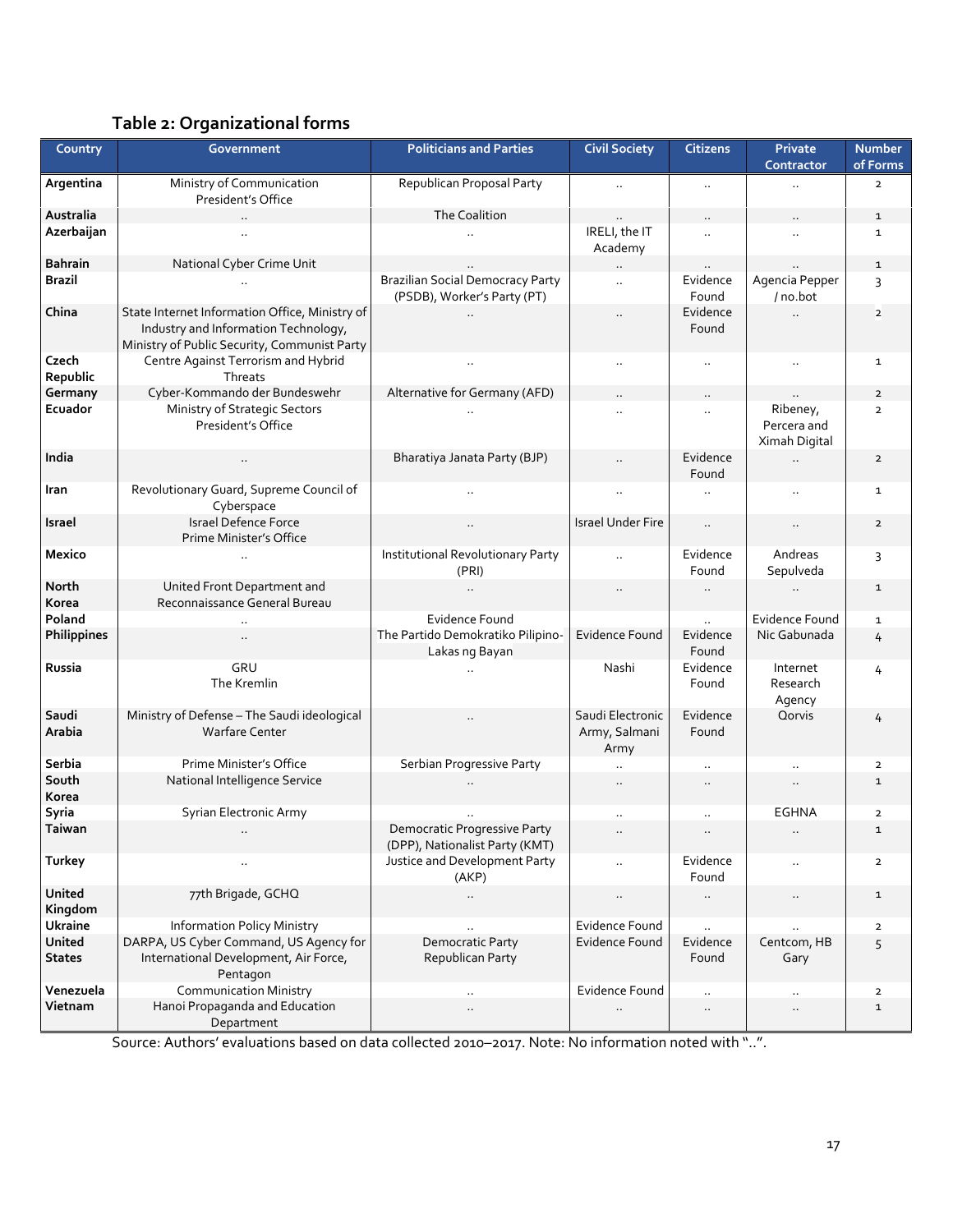# **III. Organizational budget, behavior and capacity**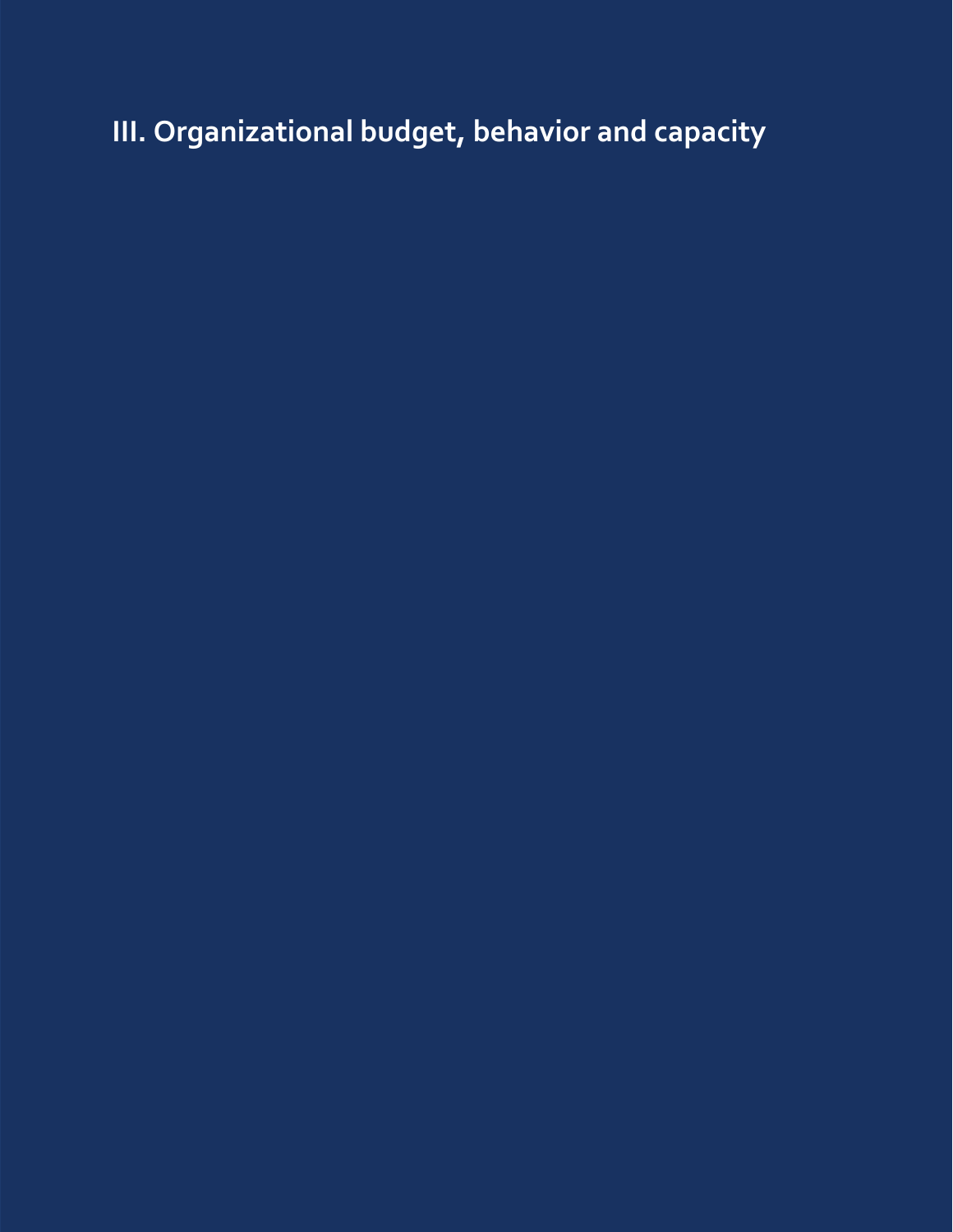Cyber troop teams differ in their budgets, behaviors and capacity. Our study has found that team sizes range from a small team of less than 20 (e.g. in the Czech Republic) to a vast network of two million individuals working to promote the party line (e.g. in China). Table 3 presents comparative data on government capacity and estimated budgets. The budget column includes the best estimate of resources and how that money is allocated. The management column describes the organizational practices of the offices tasked with social media manipulation. These categories are described in further detail below.

#### **Budget information**

Cyber troops spend various amounts of funds on their operations. The amount of publicly available information on budgets and spending is relatively limited.Nevertheless, we are able to report on a few numbers. Most of the budgetary information highlighted in this section refers to contractual amounts for one operation, as opposed to an overall annual expenditure for staffing, technical equipment or other resources required. For example, Ecuador, which contracts out cyber troop activity to private firms, spends, on average, USD200,000 per contract (Morla, 2015). EGHNA, which contracts out work for the Syrian government, notes that the usual project cost is about USD4,000 (EGHNA, 2017). In a few cases, such as in Russia, there have been suggestions that military expenditures for social media manipulation operations have been increasing over the years (Sindelar, 2014).

#### **Organizational behavior**

We have identified several organizational practices of cyber troop teams: (1) a clear hierarchy and reporting structure; (2) content review by superiors; and (3) strong coordination across agencies or team; (4) weak coordination across agencies or teams; (5) liminal teams. In some cases, teams are highly structured with clearly assigned duties and a reporting hierarchy, much like the management of a company or typical government bureaucracy. Tasks are often delegated on a daily basis. In Russia and China, for example, cyber troops are often given a list of opinions or topics that are supposed to be discussed on a daily basis. These topics usually relate to a particular political issue that is taking place (Cook, 2011; Chen, 2015). As part of the reporting structure, managers or superiors will often review the work of the team.

In Serbia, for example, cyber troops and their work are closely monitored and reviewed by managers and leaders (Rujevic, 2017). Sometimes there is more than one agency or team working on propaganda campaigns, such as in China, where propaganda offices exist at the local levels of government. Here, each of these offices focuses on local issues, but also coordinates broader messages across the country depending on the domestic political issues being discussed at the time (Weiwei, 2012; Lam, 2013). In other cases, teams are less organized, structured, supervised, and coordinated. For example, the Saudi Electronic Army and the Salmani Army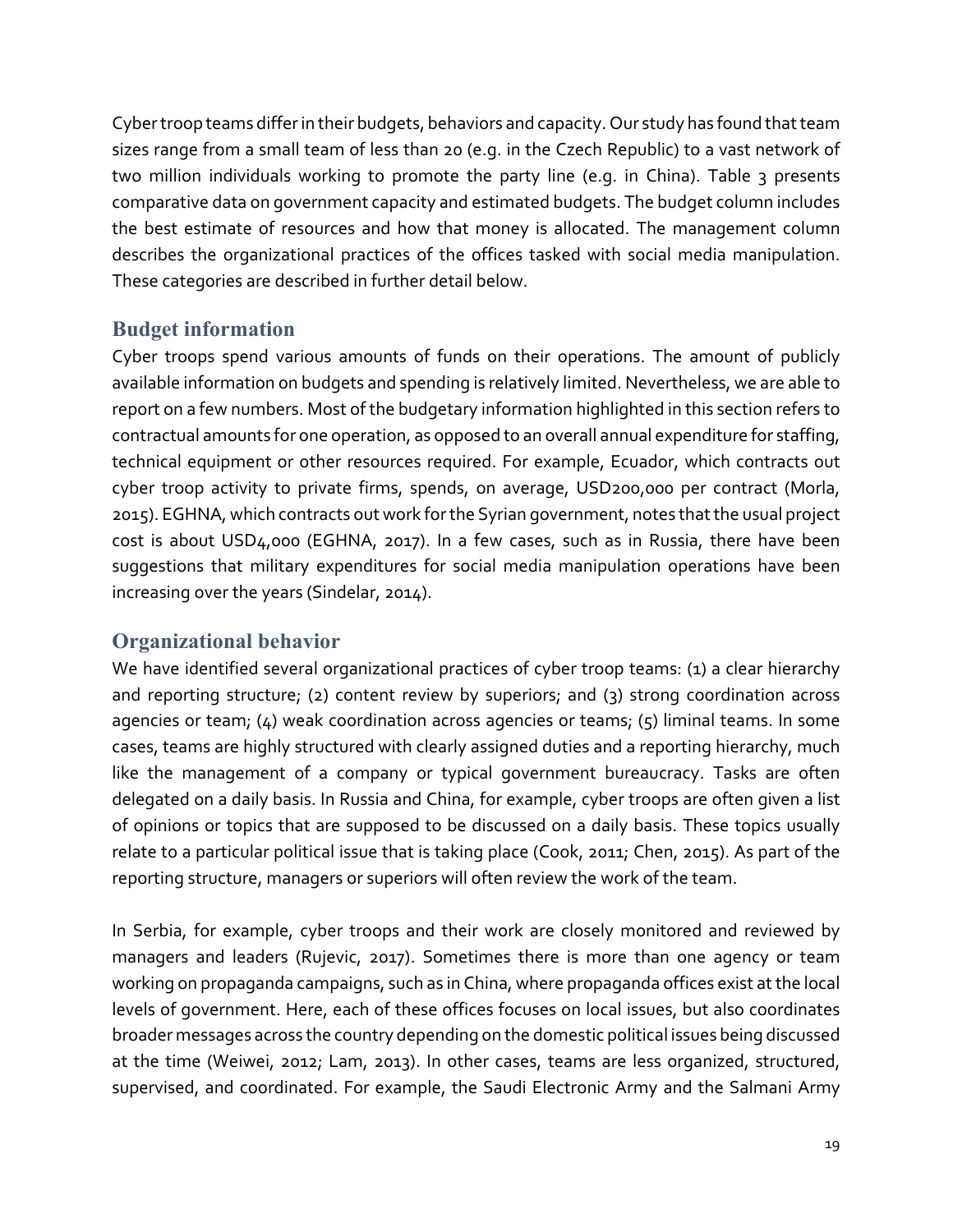have several members conducting campaigns on social media. These teams are often less coordinated and less formal than other cyber troop teams, but nonetheless have effects on the social media environment (Hussein 2017).

#### **Capacity building**

Cyber troops will often engage in capacity‐building activities. These include: (1) training staff to improve skills and abilities associated with producing and disseminating propaganda; (2) providing rewards or incentives for high-performing individuals; and (3) investing in research and development projects. When it comes to training staff, governments will offer classes, tutorials or even summer camps to help prepare cyber troops for engaging with users on social media. In Russia, English teachers are hired to teach proper grammar for when they communicate with Western audiences (Seddon, 2014). Other training measures focus on "politology", which aims to outline the Russian perspective on current events (Chen, 2015). In Azerbaijan, young people are provided with blogging and social media training to help make their microblogging websites more effective at reaching desired audiences. Reward systems are sometimes developed to encourage cyber troops to disseminate more messages. For example, in Israel, the government provides students with scholarships for their work on pro-Israel social media campaigns (Stern-Hoffman, 2013). It is important to note that training and reward programs often occur together. In North Korea, for example, young computer experts are trained by the government, and top performers are selected to join the military university (Firn, 2013). Finally, some cyber troops in some democracies are investing in research and development in areas such as "network effects" and how messages can spread and amplify across social media. For example, in the United States, in 2010, DARPA funded a USD8.9 million study to see how social media could be used to influence people's behavior by tracking how they responded to content online (Quinn and Ball, 2014).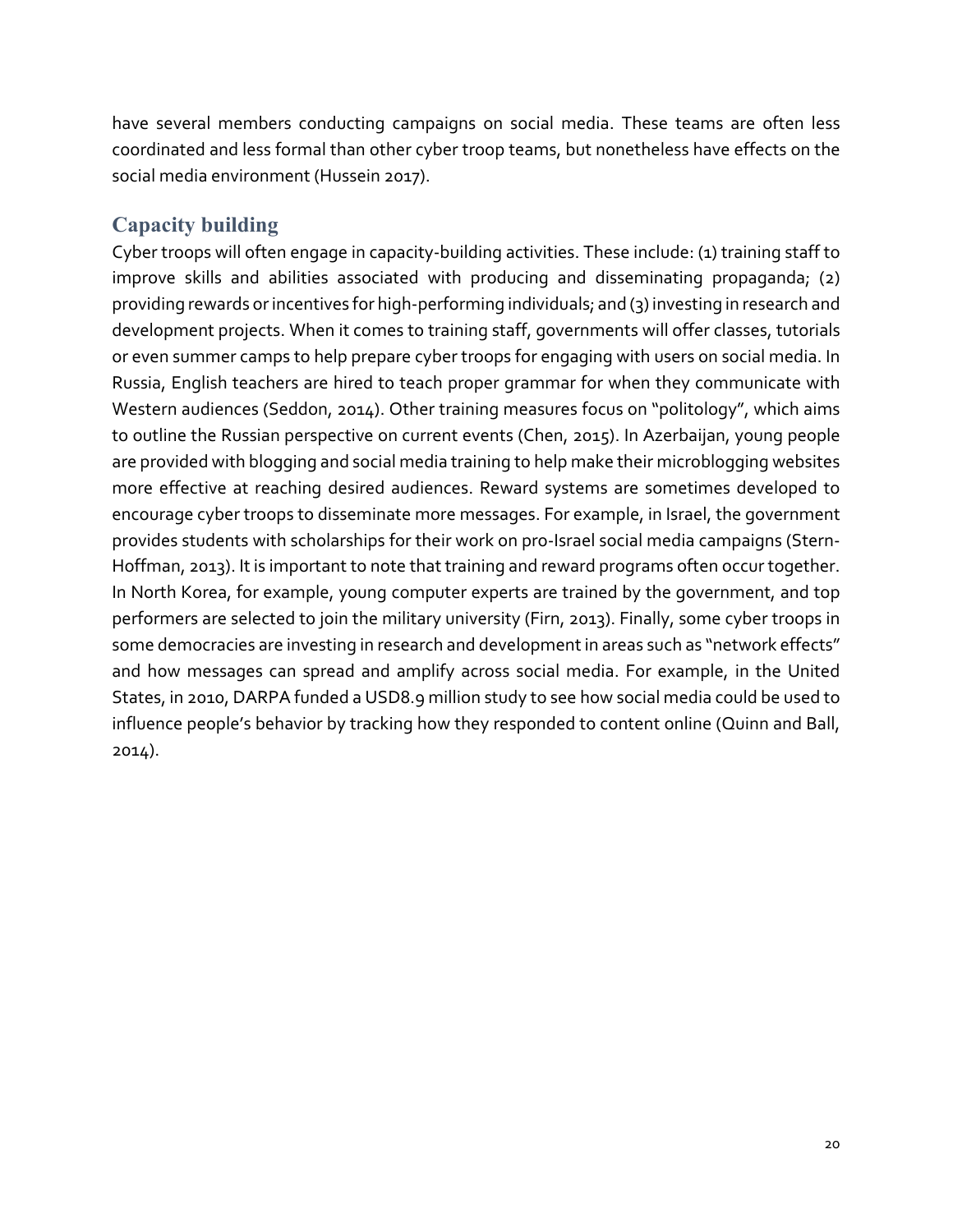| Table 3: Organizational budget, behavior and capacity |  |  |
|-------------------------------------------------------|--|--|
|                                                       |  |  |

| Country               | Year of<br>earliest | <b>Budget information</b><br>(USD)                                  | <b>Organizational behavior</b>                                                                                                  | <b>Staff</b><br>capacity | <b>Capacity building</b>                  |
|-----------------------|---------------------|---------------------------------------------------------------------|---------------------------------------------------------------------------------------------------------------------------------|--------------------------|-------------------------------------------|
|                       | report              |                                                                     |                                                                                                                                 |                          |                                           |
| Argentina             | 2012                | $\ddot{\phantom{a}}$                                                |                                                                                                                                 | $35 - 40$                | $\ddotsc$                                 |
| Australia             | 2013                | $\ddotsc$                                                           |                                                                                                                                 |                          |                                           |
| Azerbaijan            | 2011                | $\ddotsc$                                                           | Clear hierarchy and reporting<br>structure, coordination across<br>agencies                                                     | 50,000                   | Training is<br>provided                   |
| <b>Bahrain</b>        | 2013                | $\ddotsc$                                                           |                                                                                                                                 | Ω.                       |                                           |
| <b>Brazil</b>         | 2010                | зm                                                                  | Clear hierarchy and reporting<br>structure, coordination across<br>agencies, integrated with<br>campaign and party organization | $\ddot{\phantom{1}}$     | Extended use,<br>beyond election<br>day   |
| China                 | 2011                | $\ddotsc$                                                           | Clear hierarchy and reporting<br>structure, coordination across<br>agencies                                                     | 2,000,000                | Training is<br>provided, reward<br>system |
| <b>Czech Republic</b> | 2017                |                                                                     | Coordination across agencies                                                                                                    | 20                       |                                           |
| Ecuador               | 2014                | Multiple contracts to<br>private companies,<br>estimated at 200,000 |                                                                                                                                 | $\ddotsc$                | $\ddotsc$                                 |
| Germany               | 2016                | $\ddotsc$                                                           | $\ddotsc$                                                                                                                       | $300$                    | $\ldots$                                  |
| India                 | 2013                | $\ddot{\phantom{a}}$                                                | $\ddotsc$                                                                                                                       | $\ddotsc$                | $\ddotsc$                                 |
| Iran                  | 2012                | $\ddot{\phantom{a}}$                                                | $\ddotsc$                                                                                                                       | 20,000                   | $\ddot{\phantom{a}}$                      |
| Israel                | 2013                | $\ddot{\phantom{a}}$                                                |                                                                                                                                 | 400                      | Reward system                             |
| Mexico                | 2017                | 600,000                                                             | Informal, liminal teams                                                                                                         | $\cdot$ .                | limited                                   |
| <b>North Korea</b>    | 2013                | $\ddot{\phantom{a}}$                                                |                                                                                                                                 | 200                      | Training is<br>provided, reward<br>system |
| Poland                | 2015                | $\ddot{\phantom{a}}$                                                | Some coordination across teams                                                                                                  | $\ddot{\phantom{1}}$     | Training is<br>provided                   |
| Philippines           | 2016                | 200,000                                                             | Liminal membership, but some<br>coordination across teams                                                                       | 400-500                  | $\ddotsc$                                 |
| Russia                | 2012                | 10 <sub>m</sub>                                                     | Clear hierarchy and reporting<br>structure, content is reviewed by<br>superiors, coordination across<br>agencies                | 400                      | Training is<br>provided                   |
| Saudi Arabia          | 2013                | $\ddotsc$                                                           | Liminal membership, less<br>coordinated across teams.                                                                           | $\ddotsc$                | $\ddotsc$                                 |
| Serbia                | 2017                | $\ddotsc$                                                           | Clear hierarchy and reporting<br>structure, coordination across<br>agencies                                                     | $\ddotsc$                | $\ddotsc$                                 |
| South Korea           | 2013                |                                                                     |                                                                                                                                 | $20$                     |                                           |
| Syria                 | 2011                | 4,000 per contract with<br><b>EGHNA</b>                             | Liminal membership                                                                                                              | $\sim$                   | $\ldots$                                  |
| <b>Taiwan</b>         | 2010                |                                                                     |                                                                                                                                 | $\ldots$                 | Ω.                                        |
| Turkey                | 2013                | Multiple programs, one<br>valued at 209,000                         | Highly coordinated teams                                                                                                        | 6,000                    | Training is<br>provided                   |
| <b>United Kingdom</b> | 2014                | $\sim$                                                              | $\ddotsc$                                                                                                                       | 1,500                    | $\ldots$                                  |
| <b>Ukraine</b>        | 2015                | $\ddot{\phantom{1}}$                                                | $\ddotsc$                                                                                                                       | 20,000                   | $\ddotsc$                                 |
| <b>United States</b>  | 2011                | Multiple programs, valued<br>at 2.7m, 42m and 8.9m                  | $\cdot$ .                                                                                                                       | $\ddotsc$                | Invests in<br>Research and<br>Development |
| Venezuela             | 2015                | $\ddot{\phantom{a}}$                                                |                                                                                                                                 | $\ddotsc$                | $\ddotsc$                                 |
| Vietnam               | 2013                | $\ddot{\phantom{a}}$                                                | $\ddotsc$                                                                                                                       | 1,000                    | $\ldots$                                  |

Source: Authors' evaluations based on data collected 2010–2017. Note: All currency values in USD from year of report. No information noted with "..".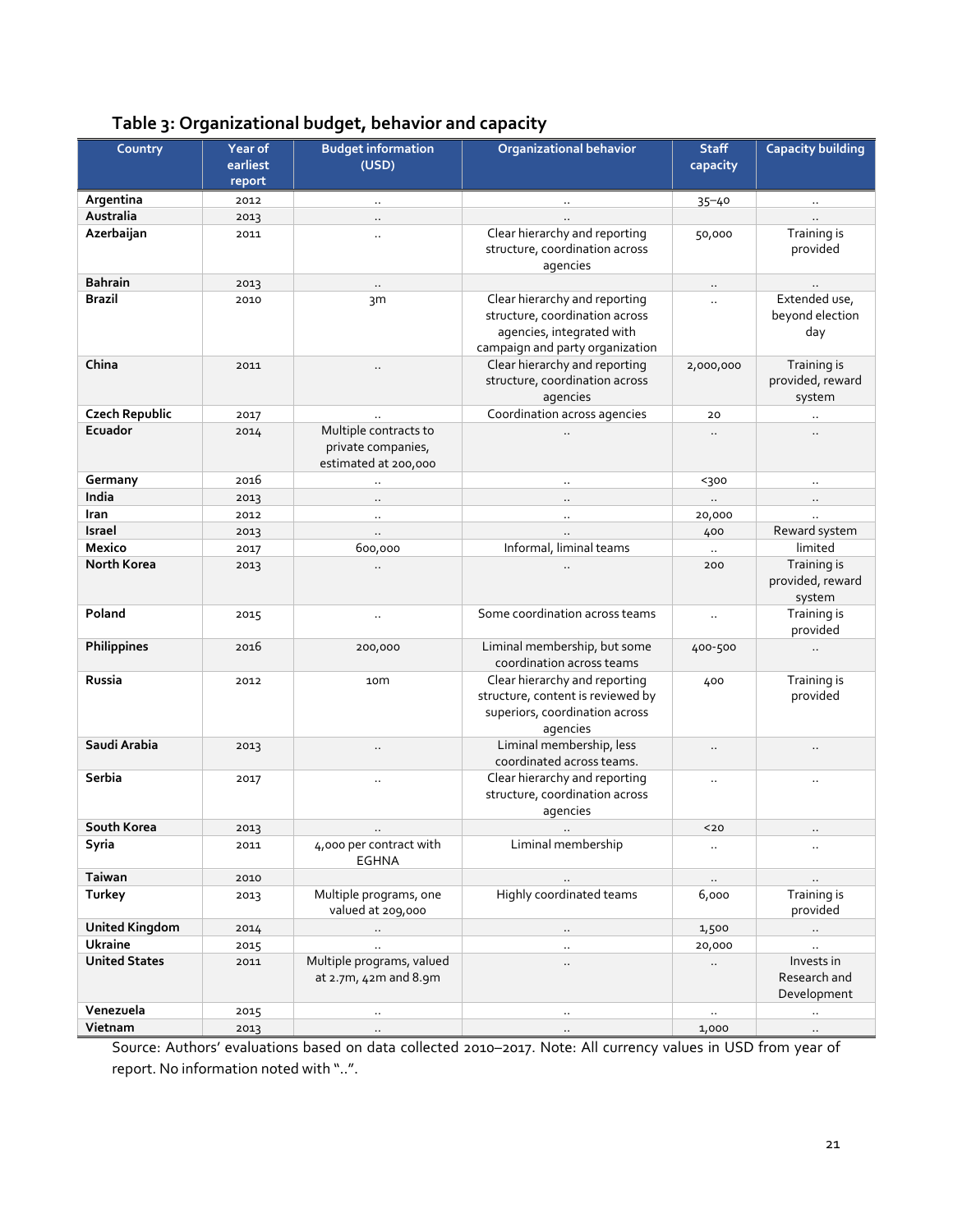# Conclusion

There is no doubt that individual social media users can spread hate speech, troll other users, or set up automated political communication campaigns. Unfortunately, this is also an organized phenomenon, with major governments and political parties dedicating significant resources towards the use of social media for public opinion manipulation.

Figure 1 is a country heat map of cyber troop capacity, defined by the number of different organizational types involved. In many countries, political actors have no reported ability to field social media campaigns. In some countries, one or two known political actors occasionally use social media for political messaging, and in a few other countries there are multiple government agencies, political parties, or civil society groups organizing trolling and fake news campaigns.



#### **Figure 1: Organizational density of cyber troops, 2017**

In this figure, countries with many kinds of organizations (governments, political parties, civil society groups, organized citizens, or independent contractors) are in darker shades of red. Data is taken from the far right column of Table 2, and this figure reveals which countries have multiple kinds of actors, all using organized social media campaigns, to battle for public opinion.

Organized social media manipulation occurs in many countries around the world. In authoritarian regimes it tends to be the government that funds and coordinates propaganda campaigns on social media. In democracies, it tends to be the political parties that are the primary organizers of social media manipulation.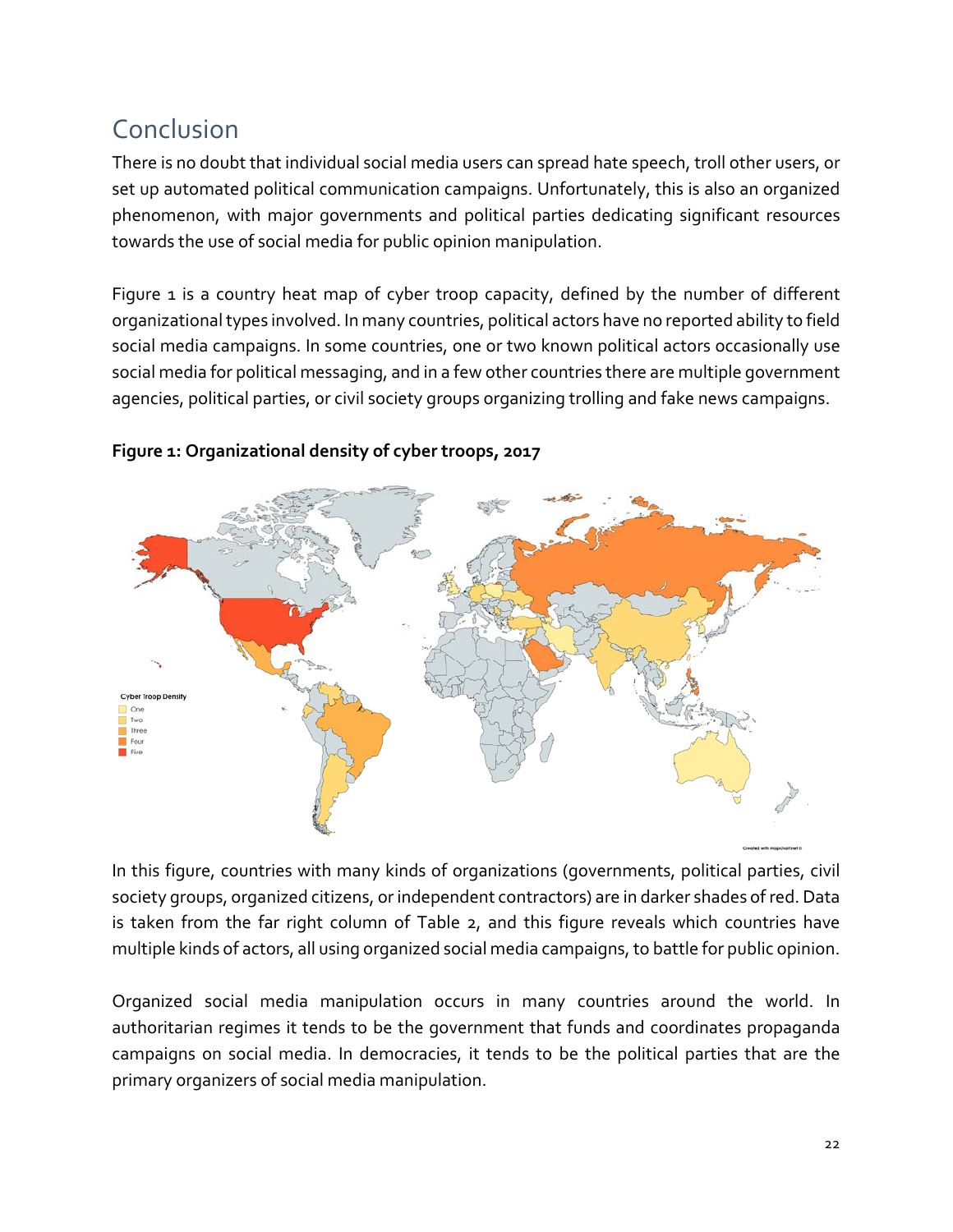In many countries, cyber troops have multiple affiliations, funders, or clients. So while the primary organizers of social media manipulation may be government agencies or political parties, it is also important to distinguish those countries where many kinds of actors make use of cyber troops. No doubt the organization of cyber troops will continue to evolve. It will likely remain, however, a global phenomenon.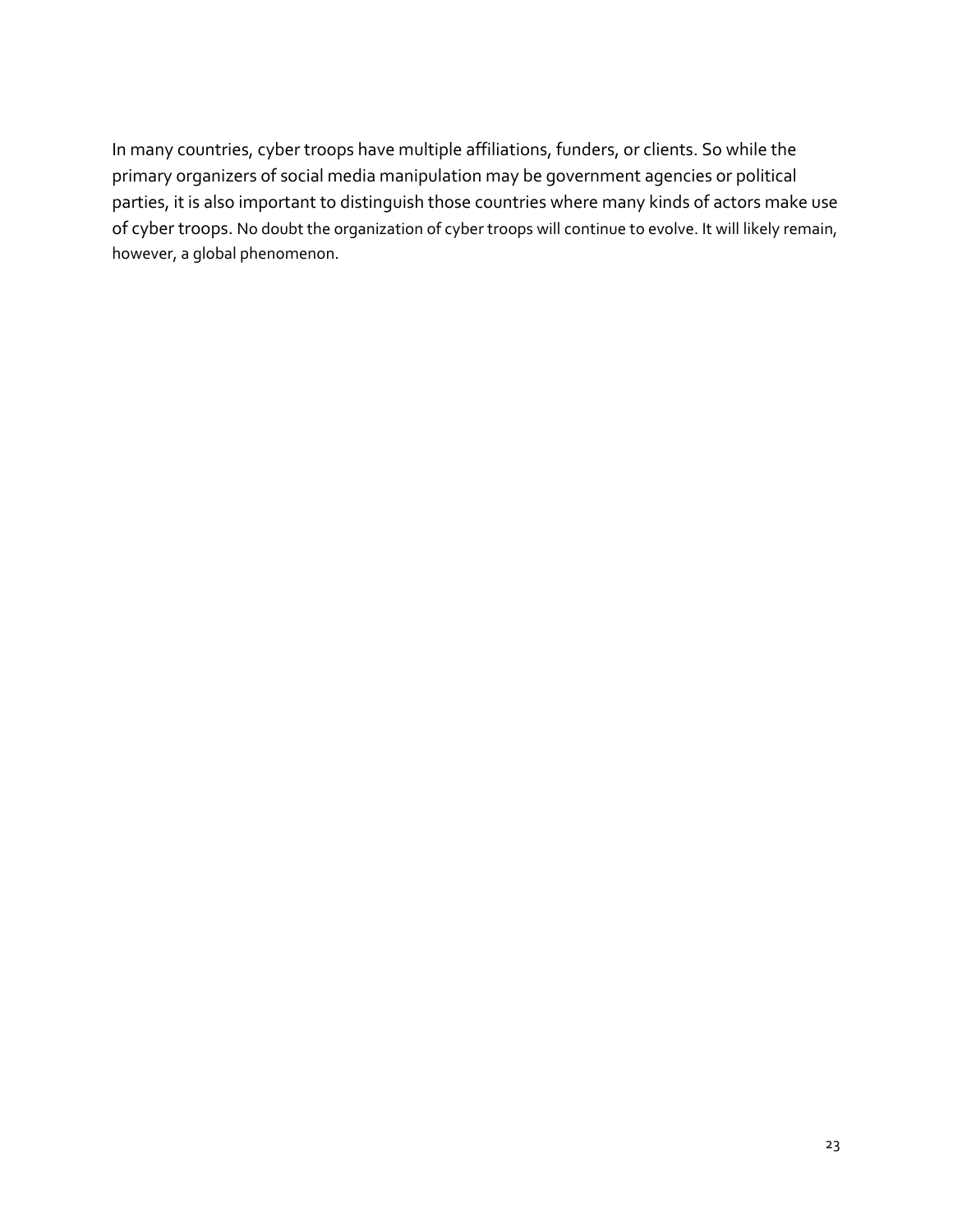### References

- Arnaudo, D. (2017). Computational Propaganda in Brazil: Social Bots During Elections. *Computational Propaganda Project Working Paper Series*, *2017*(8). Retrieved from http://comprop.oii.ox.ac.uk/2017/06/19/computational‐propaganda‐in‐brazil‐social‐bots‐ during‐elections/
- Baldor, L. C. (2016, February 26). US military launches campaign of cyberattacks against Islamic State. *US News & World Report*. Retrieved from https://www.usnews.com/news/politics/articles/2016‐02‐26/apnewsbreak‐dod‐launches‐ aggressive‐cyberwar‐against‐is
- Ball, A. (2014, July 25). No Tweets for You: Correa's Opponents Censored. *PanAm Post*. Retrieved from https://panampost.com/anneke‐ball/2014/07/25/no‐tweets‐for‐you‐ correas‐opponents‐censored/
- Ball, J. (2014, July 14). GCHQ has tools to manipulate online information, leaked documents show. *The Guardian*. Retrieved from https://www.theguardian.com/uk‐ news/2014/jul/14/gchq‐tools‐manipulate‐online‐information‐leak
- BBC Trending. (2016a, March 16). Who's at the controls of Iran's bot army? *BBC News*. Retrieved from http://www.bbc.co.uk/news/blogs‐trending‐35778645
- BBC Trending. (2016b, December 7). Trolls and triumph: a digital battle in the Philippines. *BBC News*. Retrieved from http://www.bbc.co.uk/news/blogs‐trending‐38173842
- Bender, V. J., & Oppong, M. (2017, July 2). Frauke Petry und die Bots. *Franffurter Allgemeine*. Retrieved from http://www.faz.net/aktuell/politik/digitaler‐wahlkampf‐frauke‐petry‐und‐ die‐bots‐14863763.html
- Benedictus, L. (2016, November 6). Invasion of the troll armies: from Russian Trump supporters to Turkish state stooges. *The Guardian*. Retrieved from https://www.thequardian.com/media/2016/nov/06/troll-armies-social-media-trumprussian
- Bloom, A. J. (2012, February 23). DARPA And Their Robot Army Are Coming For Your "Memes." *The American Conservative*. Retrieved from http://www.theamericanconservative.com/2012/02/23/darpa-and-their-robot-army-arecoming‐for‐your‐memes/
- Brooking, E. T., & Singer, P. W. (2016, November). War Goes Viral. *The Atlantic*. Retrieved from https://www.theatlantic.com/magazine/archive/2016/11/war-goes-viral/501125/
- Bugorkova, O. (2015, March 19). Ukraine conflict: Inside Russia's "Kremlin troll army." *BBC News*. Retrieved from http://www.bbc.co.uk/news/world‐europe‐31962644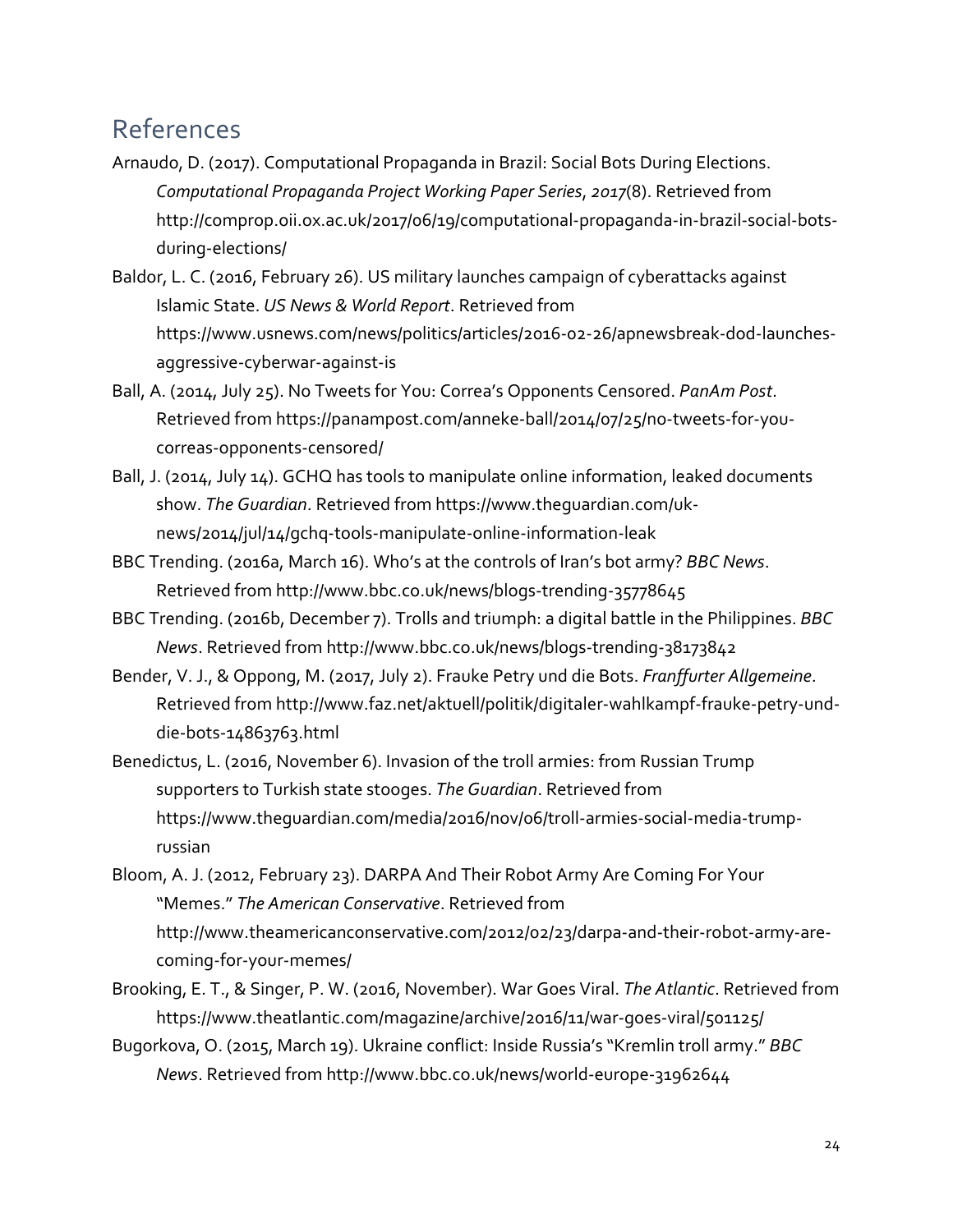- Butler, D., Gillum, J., & Arce, A. (2014, April 4). White House defends "Cuban Twitter" to stir unrest. *Yahoo News*. Retrieved from http://news.yahoo.com/white‐house‐defends‐ cuban‐twitter‐stir‐unrest‐222510641.html
- Carroll, R. (2012, August 9). Fake Twitter accounts may be driving up Mitt Romney's follower number. *The Guardian*. Retrieved from https://www.theguardian.com/world/2012/aug/09/fake‐twitter‐accounts‐mitt‐romney
- Chen, A. (2015, June 2). The Agency. *The New York Times*. Retrieved from https://www.nytimes.com/2015/06/07/magazine/the‐agency.html
- Cook, S. (2011, October 11). China's growing army of paid internet commentators. *Freedom House*. Retrieved from https://freedomhouse.org/blog/china%E2%80%99s‐growing‐ army‐paid‐internet‐commentators#.VRMVvTSsUrM
- Corfield, G. (2017, January 3). Army social media psyops bods struggling to attract fresh blood. *The Register*. Retrieved from https://www.theregister.co.uk/2017/01/03/77\_brigade\_struggling\_recruit\_40\_pc\_below\_ establishment/

Czech News Agency. (2017, May 22). Disinformation webs to be active before Czech elections, expert says. *Prague Monitor*. Retrieved from http://praguemonitor.com/2017/05/22/disinformation-webs-be-active-czech-electionsexpert‐says

- Daily Sabah. (2015, May 11). AK Party founded New Turkey Digital Office for the general elections on June 7. *Daily Sabah*. Retrieved from http://www.dailysabah.com/elections/2015/05/11/ak‐party‐founded‐new‐turkey‐digital‐ office‐for‐the‐general‐elections‐on‐june‐7
- Defense News. (2016, April 1). Germany outlines plan to create Bundeswehr cyber command. Retrieved from https://defensenews‐alert.blogspot.co.il/2016/04/germany‐outlines‐plan‐ to‐create.html
- Duncan, J. (2016, October 16). Russia launches "troll factory" to flood internet with lies about UK. *Mail Online*. Retrieved from http://www.dailymail.co.uk/~/article‐3840816/index.html
- Earl, J., Martin, A., McCarthy, J. D., & Soule, S. A. (2004). The Use of Newspaper Data in the Study of Collective Action. *Annual Review of Sociology*, *30*(1), 65–80.
- EGHNA. (2012). EGHNA Marketplace. Retrieved June 26, 2017, from https://www.drupal.org/eghna
- Elder, M. (2012, February 7). Emails give insight into Kremlin youth group's priorities, means and concerns. *The Guardian*. Retrieved from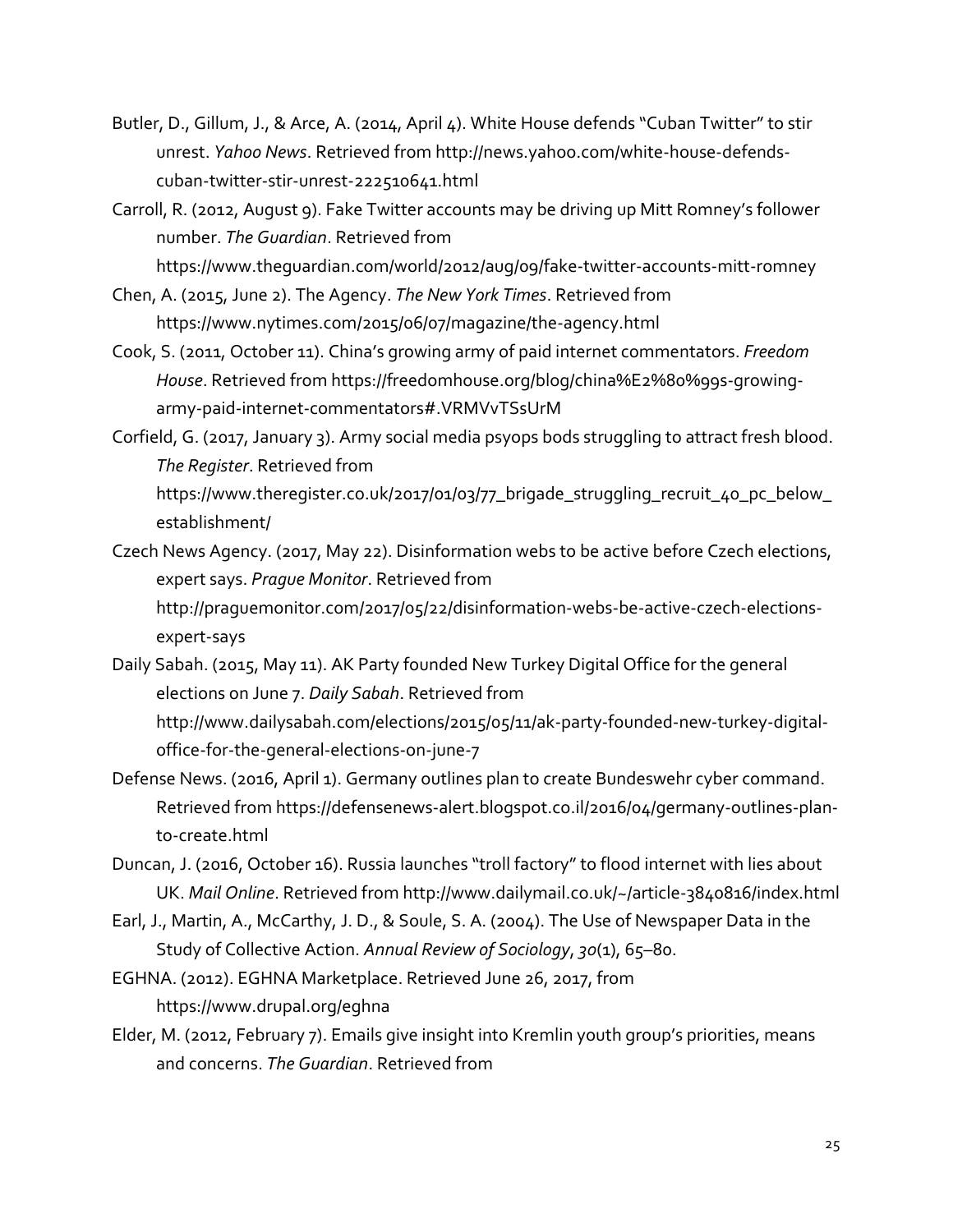https://www.theguardian.com/world/2012/feb/07/nashi-emails-insight-kremlin-groupspriorities

- Elliot, C. (2014, May 4). The readers' editor on… pro‐Russia trolling below the line on Ukraine stories. *The Guardian*. Retrieved from https://www.theguardian.com/commentisfree/2014/may/04/pro‐russia‐trolls‐ukraine‐ guardian‐online
- Faiola, A. (2017, January 22). As Cold War turns to Information War, a new fake news police combats disinformation. *Washington Post*. Retrieved from https://www.washingtonpost.com/world/europe/as‐cold‐war‐turns‐to‐information‐war‐ a-new-fake-news-police/2017/01/18/9bf49ff6-d80e-11e6-a0e6-d502d6751bc8\_story.html
- Fassihi, F. (2012, March 16). Iran's Censors Tighten Grip. *Wall Street Journal*. Retrieved from https://www.wsj.com/articles/SB10001424052702303717304577279381130395906
- Fiedler, V. M. (2016, December 16). AfD stellt App für verunsicherte Bürger vor. *Der Tagesspiegel*. Retrieved from http://www.tagesspiegel.de/politik/nrw‐wahlkampf‐afd‐ stellt‐app‐fuer‐verunsicherte‐buerger‐vor/14991488.html

Fielding, N., & Cobain, I. (2011, March 17). Revealed: US spy operation that manipulates social media. *The Guardian*. Retrieved from https://www.theguardian.com/technology/2011/mar/17/us-spy-operation-socialnetworks

- Finley, K. (2015, August). Pro‐Government Twitter Bots Try to Hush Mexican Activists. Retrieved July 14, 2017, from https://www.wired.com/2015/08/pro‐government‐twitter‐ bots‐try‐hush‐mexican‐activists/
- Firn, M. (2013, August 13). North Korea builds online troll army of 3,000. *The Telegraph*. Retrieved from

http://www.telegraph.co.uk/news/worldnews/asia/northkorea/10239283/North-Koreabuilds‐online‐troll‐army‐of‐3000.html

- Freedom House. (2013). Saudi Arabia. Retrieved April 10, 2017, from https://freedomhouse.org/report/freedom‐net/2013/saudi‐arabia
- Gallagher, P. (2015, March 27). The Orwellian "troll factories" spouting pro‐Kremlin propaganda. *The Independent*. Retrieved from http://www.independent.co.uk/news/world/europe/revealed‐putins‐army‐of‐pro‐ kremlin‐bloggers‐10138893.html
- Gavilan, J. (2016, June 4). Duterte's P10M social media campaign: Organic, volunteer‐driven. *Rappler*. Retrieved from http://www.rappler.com/newsbreak/rich‐media/134979‐rodrigo‐ duterte‐social‐media‐campaign‐nic‐gabunada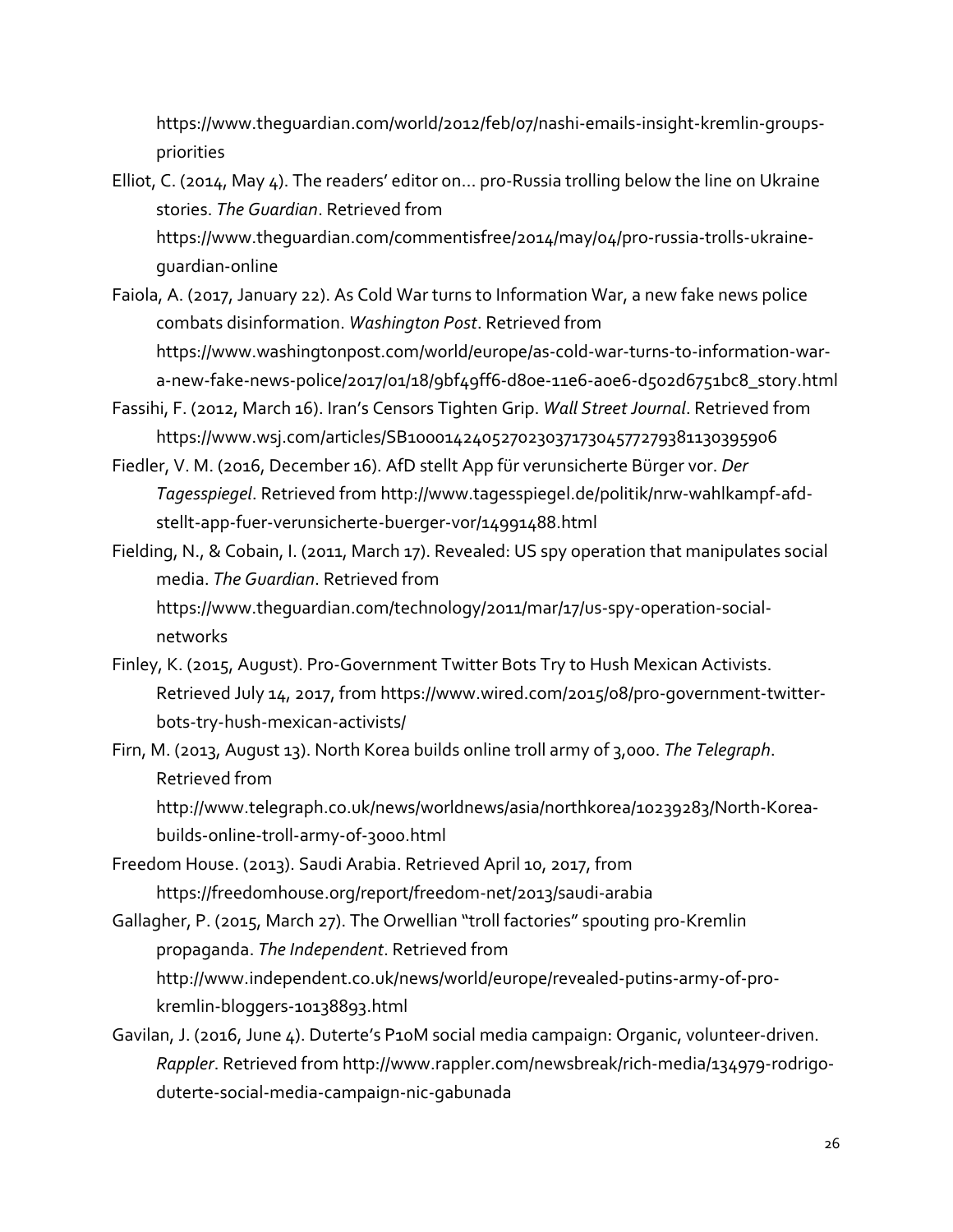- Geybulla, A. (2016, November 21). In the crosshairs of Azerbaijan's patriotic trolls. *Open Democracy*. Retrieved from https://www.opendemocracy.net/od‐russia/arzu‐ geybulla/azerbaijan‐patriotic‐trolls
- Glowacki, W. (2015, September 28). Prawo i Sprawiedliwość króluje w polskim internecie. Pomaga w tym zdyscyplinowana armia trolli. *Gazeta Krakowska*. Retrieved from http://www.gazetakrakowska.pl/artykul/8866523,prawo‐i‐sprawiedliwosc‐kroluje‐w‐ polskim‐internecie‐pomaga‐w‐tym‐zdyscyplinowana‐armia‐trolli,3,id,t,sa.html
- Gorwa, R. (2017). Computational Propaganda in Poland: False Amplifiers and the Digital Public Sphere. *Computational Propaganda Project Working Paper Series*. Retrieved from http://comprop.oii.ox.ac.uk/wp‐content/uploads/sites/89/2017/06/Comprop‐Poland.pdf
- Greenwald, G. (2014a, February 24). How Covert Agents Infiltrate the Internet to Manipulate, Deceive, and Destroy Reputations. *The Intercept*. Retrieved from https://theintercept.com/2014/02/24/jtrig‐manipulation/
- Greenwald, G. (2014b, April 4). The "Cuban Twitter" Scam Is a Drop in the Internet Propaganda Bucket. *The Intercept*. Retrieved from https://theintercept.com/2014/04/04/cuban‐ twitter‐scam‐social‐media‐tool‐disseminating‐government‐propaganda/
- Greenwald, G. (2014c, July 14). Hacking Online Polls and Other Ways British Spies Seek to Control the Internet. *The Intercept*. Retrieved from https://theintercept.com/2014/07/14/manipulating‐online‐polls‐ways‐british‐spies‐seek‐ control‐internet/
- Greenwald, G. (2015, June 22). Controversial GCHQ Unit Engaged in Domestic Law Enforcement, Online Propaganda, Psychology Research. *The Intercept*. Retrieved from https://theintercept.com/2015/06/22/controversial‐gchq‐unit‐domestic‐law‐ enforcement‐propaganda/
- June .*Okaz*" .المعادية الإلكترونية الهجمات لصد «السلماني الجيش» في يتسلحن سعودية 150"2017. .Hussein ,Hazazi 14.
- Herring, S. C. (2009). Web Content Analysis: Expanding the Paradigm. In J. Hunsinger, L. Klastrup, & M. Allen (Eds.), *International Handbook of Internet Research* (pp. 233–249). Springer Netherlands. Retrieved from http://link.springer.com/chapter/10.1007/978‐1‐ 4020‐9789‐8\_14
- Higgins, A. (2016, May 30). Effort to Expose Russia's "Troll Army" Draws Vicious Retaliation. *The New York Times*. Retrieved from https://www.nytimes.com/2016/05/31/world/europe/russia‐finland‐nato‐trolls.html
- Ho, Catherine. 2016. "Saudi Government Has Vast Network of PR, Lobby Firms in U.S." *Washington Post*, April 20.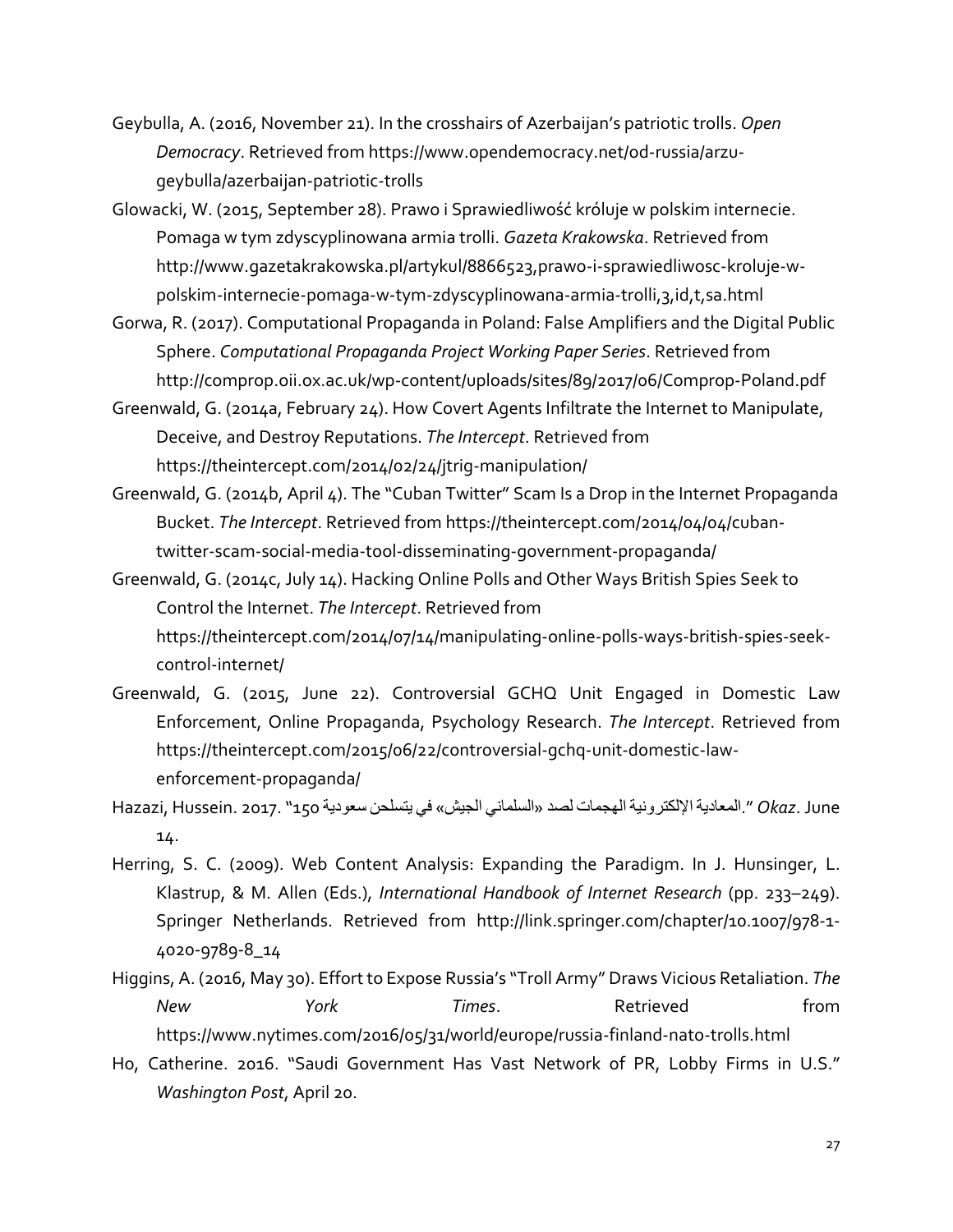https://www.washingtonpost.com/news/powerpost/wp/2016/04/20/saudi‐government‐ has‐vast‐network‐of‐pr‐lobby‐firms‐in‐u‐s/.

- Howard, P. N. (2003). Digitizing the Social Contract: Producing American Political Culture in the Age of New Media. *The Communication Review*, *6*(3), 213–245. https://doi.org/10.1080/10714420390226270
- Hunter, I. (2015, June 6). Turkish ruling party's social media campaigners deny being a troll. *The Independent*. Retrieved from http://www.independent.co.uk/news/world/europe/turkish‐ president‐s‐social‐media‐campaigners‐deny‐being‐a‐troll‐army‐10301599.html
- Hürriyet Daily News. (2015, June 15). Erdoğan attends "Ak troll" wedding, chats with well‐ known suspect. *Hürriyet Daily News*. Retrieved from http://www.hurriyetdailynews.com/erdogan‐attends‐ak‐troll‐wedding‐chats‐with‐well‐ known‐suspect.aspx?PageID=238&NID=84013&NewsCatID=338
- Jacobs, A. (2014, July 21). It's Another Perfect Day in Tibet! *The New York Times*. Retrieved from https://www.nytimes.com/2014/07/22/world/asia/trending‐attractive‐people‐ sharing‐upbeat‐news‐about‐tibet‐.html
- Jones, M. (2017, June 7). Hacking, bots and information wars in the Qatar spat. *Washington Post*. Retrieved from https://www.washingtonpost.com/news/monkey‐ cage/wp/2017/06/07/hacking-bots-and-information-wars-in-the-gatar-spat/
- Jones, M. O. (2016, June 22). Around 51% of Tweets on #Bahrain Hashtag Created by Automated Sectarian Bots. Retrieved July 14, 2017, from https://marcowenjones.wordpress.com/2016/06/22/around-51-of-tweets-on-bahrainhashtag‐by‐automated‐sectarian‐bots/
- Joyce, M., Antonio, R., & Howard, P. N. (2013). Global Digital Activism Data Set. ICPSR. Retrieved from http://www.icpsr.umich.edu/icpsrweb/ICPSR/studies/34625/version/2
- Kaiman, J. (2014, July 22). Free Tibet exposes fake Twitter accounts by China propagandists. *The Guardian*. Retrieved from https://www.theguardian.com/world/2014/jul/22/free‐ tibet‐fake‐twitter‐accounts‐china‐propagandists
- Kililkaya, E. (2015, September 4). Are Turkey's AKP Twitter trolls heading for unemployment? *Al‐Monitor*. Retrieved from http://www.al‐monitor.com/pulse/originals/2015/09/turkey‐ elections‐akp‐mulls‐dumping‐social‐media‐trolls.html
- Kizilkaya, E. (2013, November 15). AKP's social media wars. *Al‐Monitor*. Retrieved from http://www.al-monitor.com/pulse/originals/2013/11/akp-social-media-twitterfacebook.html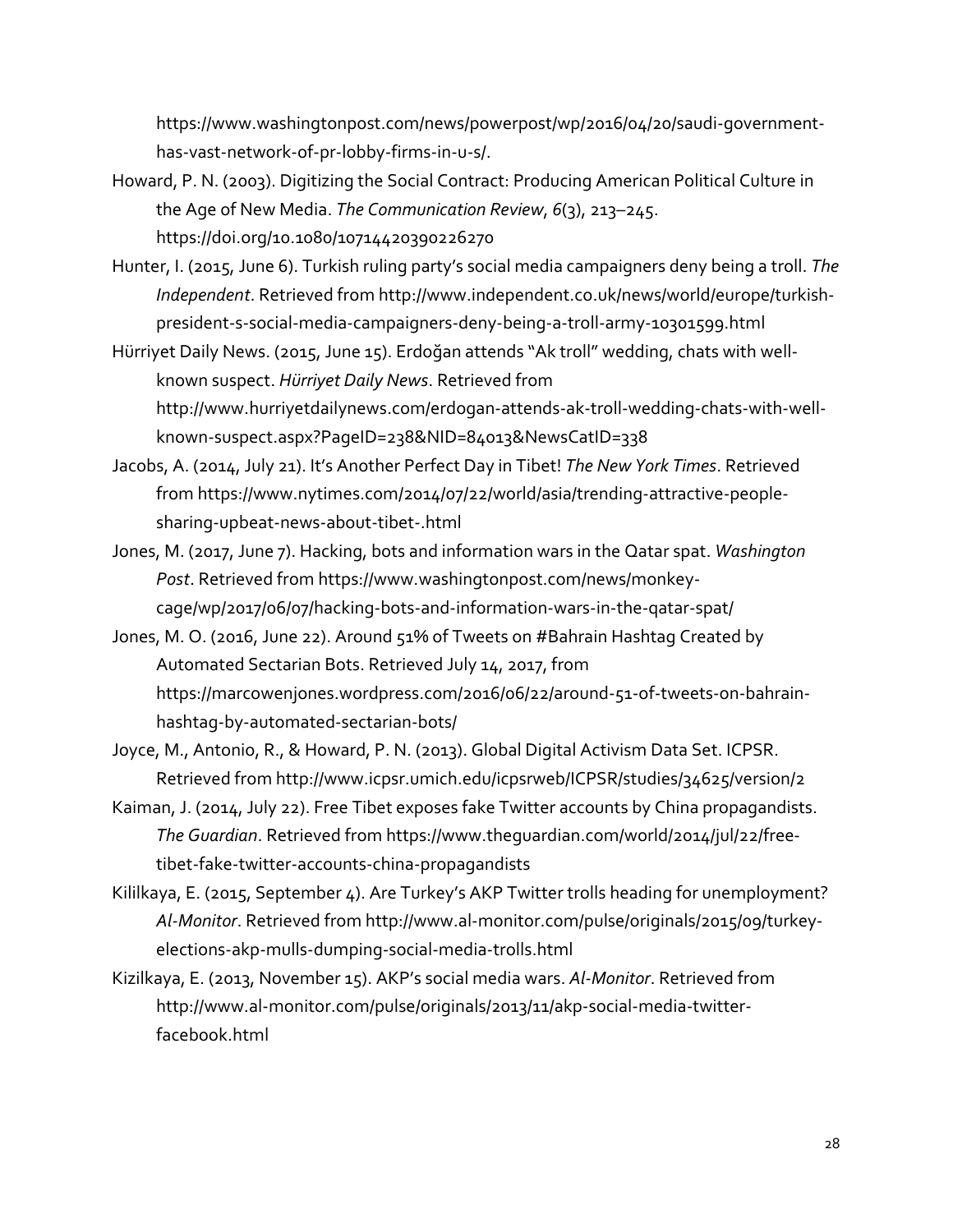- Kohlil, K. (2013, October 11). Congress vs BJP: The curious case of trolls and politics. *The Times of India*. Retrieved from http://timesofindia.indiatimes.com/india/Congress‐vs‐BJP‐The‐ curious‐case‐of‐trolls‐and‐politics/articleshow/23970818.cms
- Lam, O. (2013, October 17). China Beefs Up '50 Cent' Army of Paid Internet Propagandists. *Global Voices Advocacy*. Retrieved from https://advox.globalvoices.org/2013/10/17/china‐ beefs‐up‐50‐cent‐army‐of‐paid‐internet‐propagandists/
- MacAskill, E. (2015, January 31). British army creates team of Facebook warriors. *The Guardian*. Retrieved from https://www.theguardian.com/uk‐news/2015/jan/31/british‐army‐ facebook‐warriors‐77th‐brigade
- Marczak, B. (2013, July 31). Bahrain Govt using fake Twitter accounts to track online critics. Retrieved July 14, 2017, from https://bahrainwatch.org/blog/2013/07/31/bahrain‐govt‐ using-fake-twitter-accounts-to-track-online-critics/
- McKelvey, F., & Dubois, E. (2017). Computational Propaganda in Canada: The Use of Political Bots. *The Computational Propaganda Project Working Paper Series*. Retrieved from http://comprop.oii.ox.ac.uk/2017/06/19/computational-propaganda-in-canada-the-useof‐political‐bots/
- Monbiot, G. (2011, February 23). The need to protect the internet from "astroturfing" grows ever more urgent. *The Guardian*. Retrieved from https://www.theguardian.com/environment/georgemonbiot/2011/feb/23/need-toprotect‐internet‐from‐astroturfing
- Morla, R. (2015a, January 26). Ecuador's Correa Recruits Legion of Social‐Media Trolls. Retrieved from https://panampost.com/rebeca‐morla/2015/01/26/ecuadors‐correa‐ recruits‐legion‐of‐social‐media‐trolls/
- Morla, R. (2015b, March 25). Correa's Social‐Media Troll Center Exposed in Quito. *PanAm Post*. Retrieved from https://panampost.com/rebeca‐morla/2015/03/25/correas‐social‐media‐ troll‐center‐exposed‐in‐quito/
- Mukherji, A. (2015, February 10). Has Arvind Kejriwal murdered BJP's Twitter trolls? *Times of India Blog*. Retrieved from http://blogs.timesofindia.indiatimes.com/point‐and‐ shoot/has‐arvind‐kejriwal‐murdered‐bjps‐twitter‐trolls/
- News AZ. (2011, June 8). Ireli youth union focusing on IT. *News AZ*. Retrieved from http://news.az/articles/society/38037
- O'Carroll, T. (2017, January 24). Mexico's misinformation wars. *Medium*. Retrieved from https://medium.com/amnesty-insights/mexico-s-misinformation-warscb748ecb32e9#.n8pi52hot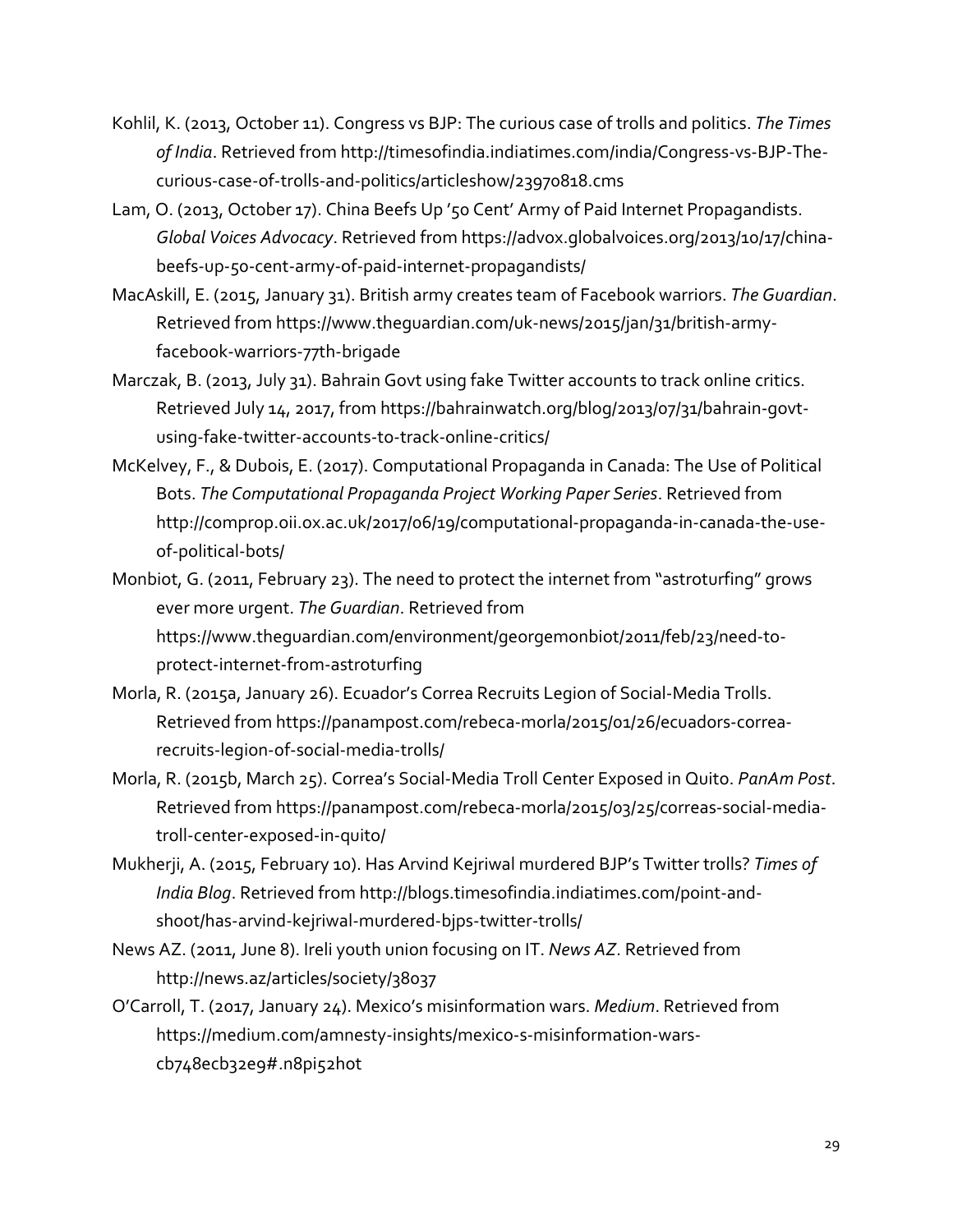- Orcutt, M. (2012, June 21). Twitter Mischief Plagues Mexico's Election. *MIT Technology Review*. Retrieved from https://www.technologyreview.com/s/428286/twitter‐mischief‐plagues‐ mexicos‐election/
- Parfitt, T. (2015, June 24). My life as a pro-Putin propagandist in Russia's secret "troll factory." *The Telegraph*. Retrieved from http://www.telegraph.co.uk/news/worldnews/europe/russia/11656043/My‐life‐as‐a‐pro‐ Putin‐propagandist‐in‐Russias‐secret‐troll‐factory.html
- Pearce, K. E., & Kendzior, S. (2012). Networked Authoritarianism and Social Media in Azerbaijan. *Journal of Communication*, *62*(2), 283–298. https://doi.org/10.1111/j.1460‐ 2466.2012.01633.x
- Peel, T. (2013, August 26). The Coalition's Twitter fraud and deception. *Independent Australia*. Retrieved from https://independentaustralia.net/politics/politics‐display/the‐coalitions‐ twitter‐fraud‐and‐deception
- Pham, N. (2013, January 12). Vietnam admits deploying bloggers to support government. *BBC News*. Retrieved from http://www.bbc.co.uk/news/world‐asia‐20982985
- Phillips, T. (2016, May 20). Chinese officials "create 488m bogus social media posts a year." *The Guardian*. Retrieved from https://www.theguardian.com/world/2016/may/20/chinese‐ officials‐create‐488m‐social‐media‐posts‐a‐year‐study‐finds
- Quinn, B., & Ball, J. (2014, July 8). US military studied how to influence Twitter users in Darpa‐ funded research. *The Guardian*. Retrieved from https://www.theguardian.com/world/2014/jul/08/darpa‐social‐networks‐research‐ twitter‐influence‐studies
- Rawnsley, A. (2011, July 15). Pentagon Wants a Social Media Propaganda Machine. *WIRED*. Retrieved from https://www.wired.com/2011/07/darpa‐wants‐social‐media‐sensor‐for‐ propaganda‐ops/
- Rebello, A. (2016). Guerra pelo voto. *UOL Eleicoes*. Retrieved from https://www.uol/eleicoes/especiais/a‐campanha‐por‐tras‐das‐timelines.htm#um‐caso‐ de‐policia
- Ressa, M. A. (2016, October 3). Propaganda war: Weaponizing the internet. *Rappler*. Retrieved from http://www.rappler.com/nation/148007‐propaganda‐war‐weaponizing‐internet
- Reyes, R. R., & Mallari, M. R. (2016, November 27). Money and credulity drive Duterte's "keyboard army." *BusinessMirror*. Retrieved from http://www.businessmirror.com.ph/money-and-credulity-drive-dutertes-keyboard-army/
- Rockefeller, H. (2011, February 17). UPDATED: The HB Gary Email That Should Concern Us All. Retrieved July 14, 2017, from https://www.dailykos.com/story/2011/2/16/945768/‐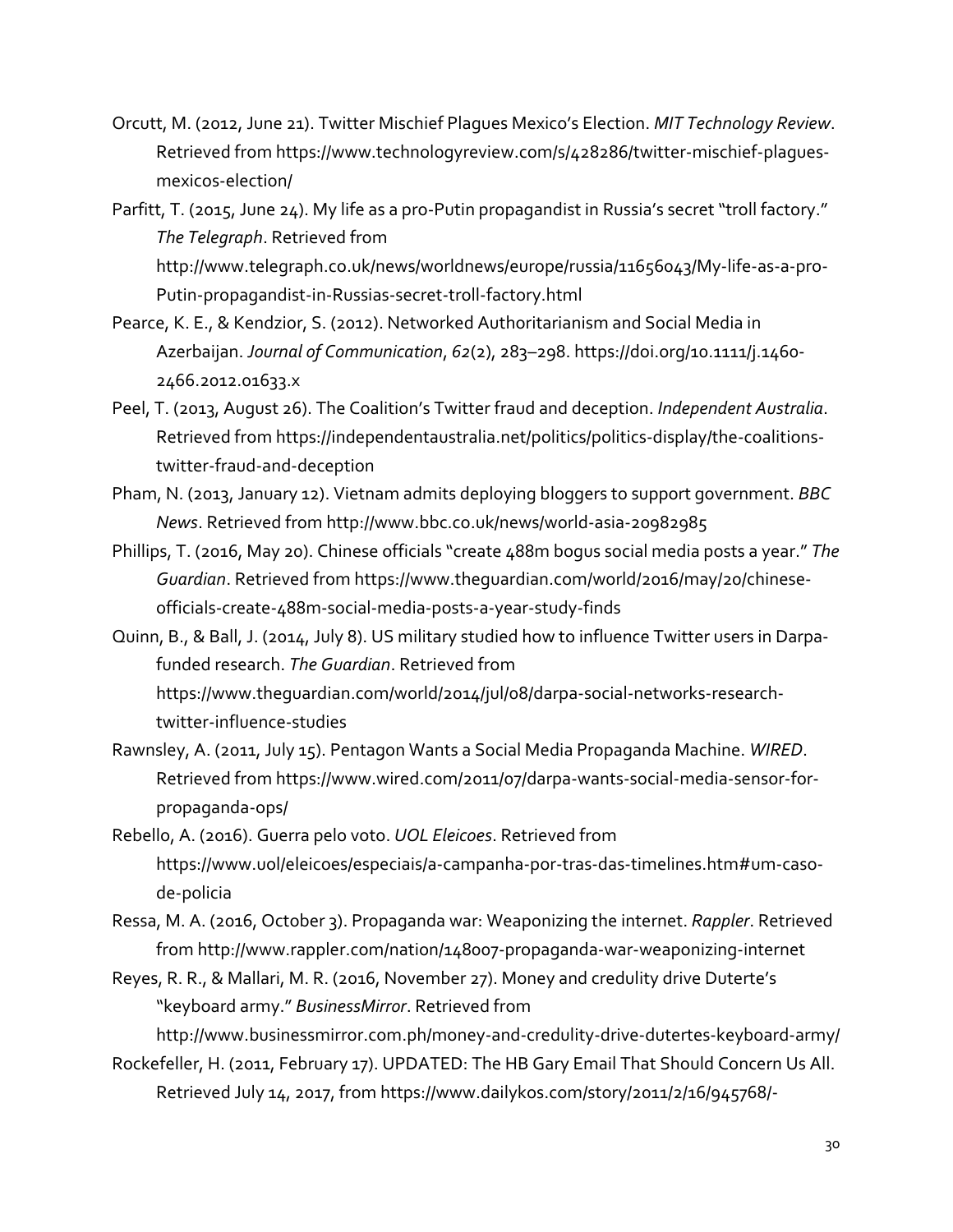- Rosenkranz, B. (2017, May 31). Was Margot Käßmann wirklich über die AfD gesagt hat. *Übermedien*. Retrieved from http://uebermedien.de/16231/was‐margot‐kaessmann‐ wirklich‐ueber‐die‐afd‐gesagt‐hat/
- Rueda, M. (2012, December 27). 2012's Biggest Social Media Blunders in LatAm Politics. *ABC News*. Retrieved from http://abcnews.go.com/ABC\_Univision/ABC\_Univision/2012s‐ biggest‐social‐media‐blunders‐latin‐american‐politics/story?id=18063022
- Rujevic, N. (2017, January 5). Serbian government trolls in the battle for the internet. *Deutsche Welle*. Retrieved from http://www.dw.com/en/serbian‐government‐trolls‐in‐the‐battle‐ for‐the‐internet/a‐37026533
- Sang‐hun, C. (2013a, June 14). South Korean Intelligence Agents Accused of Tarring Opposition Online Before Election. *The New York Times*. Retrieved from http://www.nytimes.com/2013/06/15/world/asia/south‐korean‐agents‐accused‐of‐ tarring‐opposition‐before‐election.html
- Sang‐hun, C. (2013b, November 21). Prosecutors Detail Attempt to Sway South Korean Election. *The New York Times*. Retrieved from http://www.nytimes.com/2013/11/22/world/asia/prosecutors‐detail‐bid‐to‐sway‐south‐ korean‐election.html
- Schimmeck, V. T. (2017, March 31). Das neue Cyber‐Kommando der Bundeswehr ‐ Militärs mit Computermaus und Laptop. *Deutschlandfunk*. Retrieved from http://www.deutschlandfunk.de/das‐neue‐cyber‐kommando‐der‐bundeswehr‐militaers‐ mit.724.de.html?dram:article\_id=382767
- Seddon, M. (2014, June 2). Documents Show How Russia's Troll Army Hit America. *BuzzFeed*. Retrieved from http://www.buzzfeed.com/maxseddon/documents‐show‐how‐russias‐ troll‐army‐hit‐america

Shearlaw, M. (2015, April 2). From Britain to Beijing: how governments manipulate the internet. *The Guardian*. Retrieved from https://www.theguardian.com/world/2015/apr/02/russia‐troll‐factory‐kremlin‐cyber‐ army‐comparisons

Shearlaw, M. (2016, November 1). Turkish journalists face abuse and threats online as trolls step up attacks. *The Guardian*. Retrieved from https://www.theguardian.com/world/2016/nov/01/turkish‐journalists‐face‐abuse‐threats‐ online‐trolls‐attacks

Sindelar, D. (2014, August 12). The Kremlin's Troll Army. *The Atlantic*. Retrieved from https://www.theatlantic.com/international/archive/2014/08/the‐kremlins‐troll‐ army/375932/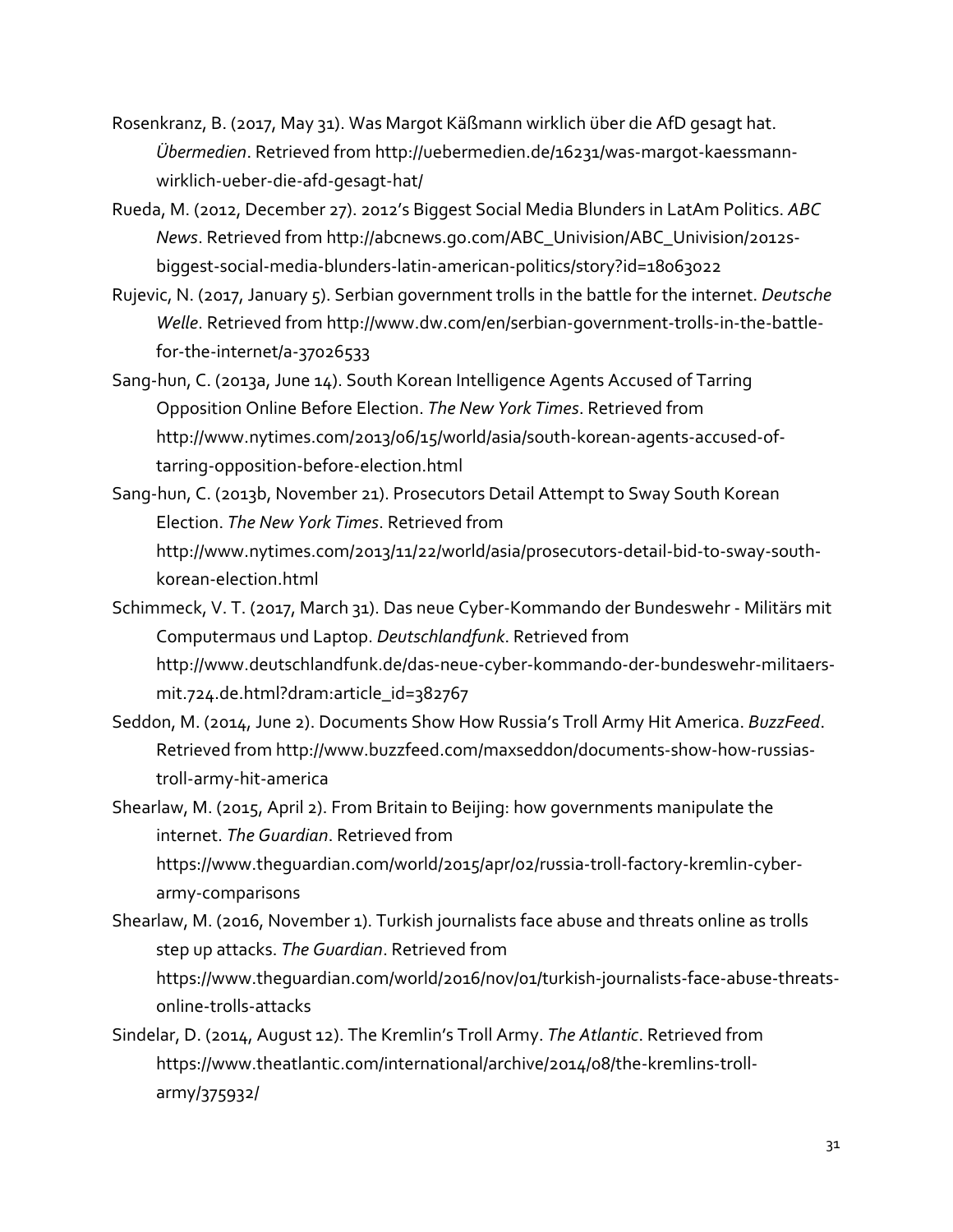- Slovyansk, B. P. (2014, April 27). Putin's 300 whip up Ukrainian turmoil. *The Times*. Retrieved from https://www.thetimes.co.uk/article/putins‐300‐whip‐up‐ukrainian‐turmoil‐ 53h79xl77jx
- Smith, M. (2017, January 5). Russia used cyber propaganda to influence opinion in Europe, US Senate told. *The Mirror*. Retrieved from http://www.mirror.co.uk/news/uk‐news/russia‐ used‐cyber‐propaganda‐influence‐9569457
- Solon, O. (2015, January 31). Twitter, the @BritishArmy needs YOU! *The Mirror*. Retrieved from http://www.mirror.co.uk/news/technology‐science/technology/cyber‐warfare‐ army‐seeks‐twitter‐5076931
- Sonnad, N. (2014, December 18). Hacked emails reveal China's elaborate and absurd internet propaganda machine. *Quartz*. Retrieved from https://qz.com/311832/hacked‐emails‐ reveal‐chinas‐elaborate‐and‐absurd‐internet‐propaganda‐machine/
- Sozeri, E. K. (2015, October 22). Mapping Turkey's Twitter trolls. *The Daily Dot*. Retrieved from https://www.dailydot.com/layer8/turkey‐twitter‐trolls/
- Sozeri, E. K. (2016, September 30). RedHack Leaks Reveal the Rise of Turkey's Pro‐ Government Twitter Trolls. *The Daily Dot*. Retrieved from https://www.dailydot.com/layer8/redhack‐turkey‐albayrak‐censorship/
- Stern-Hoffman, G. (2013, August 14). Government to use citizens as army in social media war. *The Jerusalem Post*. Retrieved from http://www.jpost.com/Diplomacy‐and‐ Politics/Government‐to‐use‐citizens‐as‐army‐in‐social‐media‐war‐322972
- Strange, A., Parks, B. C., Tierney, M. J., Dreher, A., & Ramachandran, V. (2013). *China's Development Finance to Africa: A Media‐Based Approach to Data Collection* (Working Paper No. 323). Retrieved from https://www.cgdev.org/publication/chinas-developmentfinance‐africa‐media‐based‐approach‐data‐collection
- Telesur. (2016, July 17). Argentina: Macri Hires "Army of Trolls" to Blast Online Critics. Retrieved from http://www.telesurtv.net/english/news/Argentina‐Macri‐Hires‐Army‐of‐ Trolls‐to‐Blast‐Online‐Critics‐20160717‐0010.html
- The Chosunilbo. (2013, August 13). North Korea's Vast Cyber Warfare Army. *The Chosunilbo*. Retrieved from

http://english.chosun.com/site/data/html\_dir/2013/08/13/2013081300891.html

The Daily Mail. (2016, May 20). Chinese government‐backed social media users flood Web. *Mail Online*. Retrieved from http://www.dailymail.co.uk/wires/ap/article‐ 3600250/Chinese‐government‐backed‐social‐media‐users‐flood‐Web.html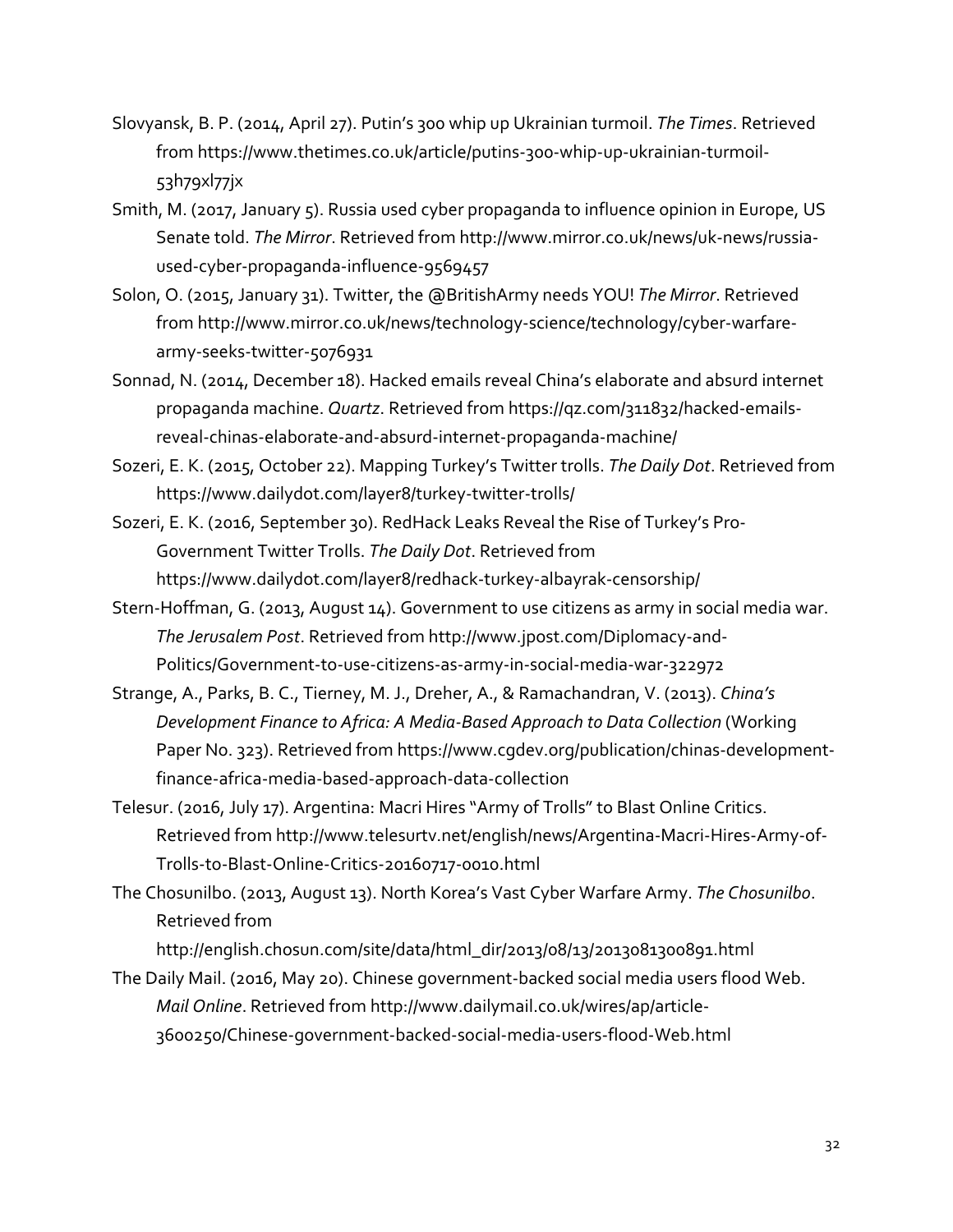- The Economist. (2015, March 12). Battle of the memes. *The Economist*. Retrieved from http://www.economist.com/news/europe/21646280‐russia‐has‐shown‐its‐mastery‐ propaganda‐war‐ukraine‐struggling‐catch‐up‐battle‐web
- The Guardian. (2015, February 2). Ecuador's president wages social media counterattack aimed at "defamers." *The Guardian*. Retrieved from https://www.thequardian.com/world/2015/feb/02/ecuador-president-social-mediacounterattack
- The Korean Herald. (2013, December 19). 11 cyber warfare agents face indictment. *The Korean Herald*. Retrieved from http://www.koreaherald.com/view.php?ud=20131219000660
- The Telegraph. (2011, July 21). Pentagon looks to social media as new battlefield. *The Telegraph*. Retrieved from http://www.telegraph.co.uk/technology/social‐ media/8651284/Pentagon‐looks‐to‐social‐media‐as‐new‐battlefield.html
- Toor, A. (2014, July 22). China reportedly uses fake Twitter accounts to spread Tibet propaganda. *The Verge*. Retrieved from http://www.theverge.com/2014/7/22/5925703/china‐reportedly‐uses‐fake‐twitter‐ accounts‐to‐spread‐tibet‐propaganda
- Vivanco, J. M. (2014, December 15). Censorship in Ecuador has made it to the Internet. *Human Rights Watch*. Retrieved from https://www.hrw.org/news/2014/12/15/censorship‐ ecuador‐has‐made‐it‐internet
- VOA News. (2015, August 4). Venezuela Ruling Party Games Twitter for Political Gain. *VOA*. Retrieved from http://www.voanews.com/a/venezuela‐ruling‐party‐games‐twitter‐for‐ political‐gain/2902007.html
- Wator, J. (2017, June 23). Trolle w polskim internecie. Najczęściej fałszywki wypuszcza prawica. *Wyborcza*. Retrieved from http://wyborcza.pl/7,156282,22001141,trolle‐w‐polskim‐ internecie‐najczesciej‐falszywki‐wypuszcza.html?disableRedirects=true
- Weiwei, A. (2012, October 17). China's Paid Trolls: Meet the 50‐Cent Party. *New Statesman*. Retrieved from http://www.newstatesman.com/politics/politics/2012/10/china%E2%80%99s-paid-trollsmeet‐50‐cent‐party
- Whitaker, B. (2016, July 28). How Twitter robots spam critics of Saudi Arabia. *Al Bab*. Retrieved from http://al‐bab.com/blog/2016/07/how‐twitter‐robots‐spam‐critics‐saudi‐arabia
- Williams, C. (2015, August 4). Military marketers target Isil with anti-radicalisation campaign. *The Telegraph*. Retrieved from

http://www.telegraph.co.uk/finance/newsbysector/mediatechnologyandtelecoms/digital ‐media/11782880/Military‐marketers‐target‐Isil‐with‐anti‐radicalisation‐campaign.html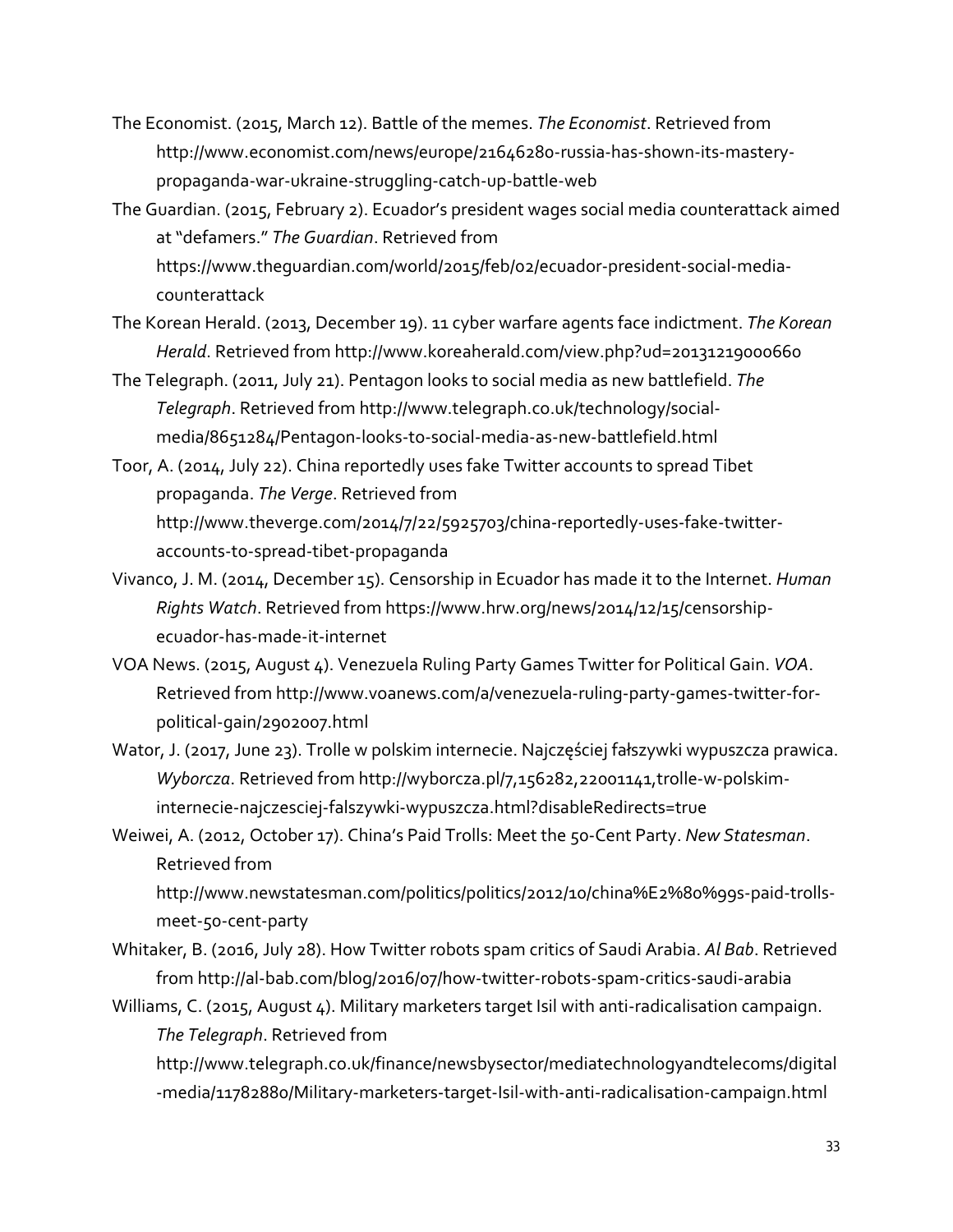- Williams, K. B. (2016, February 26). US launches aggressive cyberwar campaign against ISIS. *The Hill*. Retrieved from http://thehill.com/policy/cybersecurity/270889‐us‐launches‐ aggressive‐cyberwar‐campaign‐against‐isis
- Williams, S. (2017, January 4). Rodrigo Duterte's Army of Online Trolls. *New Republic*. Retrieved from https://newrepublic.com/article/138952/rodrigo‐dutertes‐army‐online‐ trolls
- Woolley, S. C. (2015, August 4). #HackingTeam Leaks: Ecuador is Spending Millions on Malware, Pro‐Government Trolls. *Global Voices Advocacy*. Retrieved from https://advox.globalvoices.org/2015/08/04/hackingteam‐leaks‐ecuador‐is‐spending‐ millions‐on‐malware‐pro‐government‐trolls/
- Woolley, S. C. (2016). Automating power: Social bot interference in global politics. *First Monday*, *21*(4). Retrieved from http://firstmonday.org/ojs/index.php/fm/article/view/6161
- Yinanc, B. (2017, April 27). "AK trolls" were detrimental to the "Yes" camp. *Hürriyet Daily News*. Retrieved from http://www.hurriyetdailynews.com/ak‐trolls‐were‐detrimental‐to‐the‐ yes‐camp.aspx?pageID=449&nID=112472&NewsCatID=412
- York, J. C. (2011, April 21). Syria's Twitter spambots. *The Guardian*. Retrieved from https://www.theguardian.com/commentisfree/2011/apr/21/syria‐twitter‐spambots‐pro‐ revolution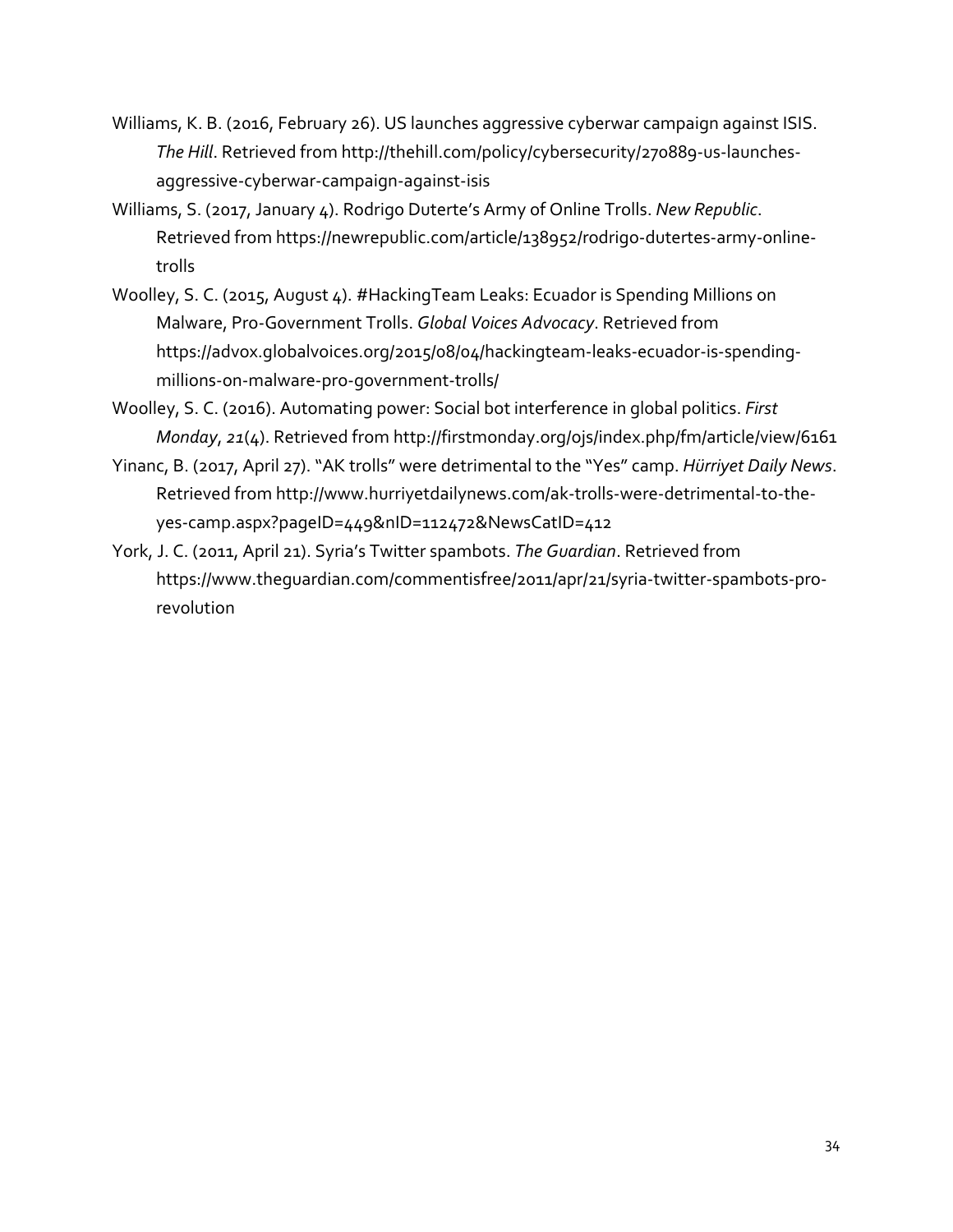### Series acknowledgements

The authors gratefully acknowledge the support of the European Research Council, Computational Propaganda: Investigating the Impact of Algorithms and Bots on Political Discourse in Europe, Proposal 648311, 2015‐2020, Philip N Howard, Principal Investigator. Additional support has been provided by the Ford Foundation. Project activities were approved by the University of Oxford's Research Ethics Committee (CUREC OII C1A15-044). Any opinions, findings and conclusions or recommendations expressed in this material are those of the authors and do not necessarily reflect the views of the funders or the University.

For their assistance and advice on this research, we are grateful to Gillian Bolsover, Rob Gorwa, Marc Owen Jones, Lisa‐Maria Neudert, Fadi Salem, Akin Unver, and Samuel Woolley.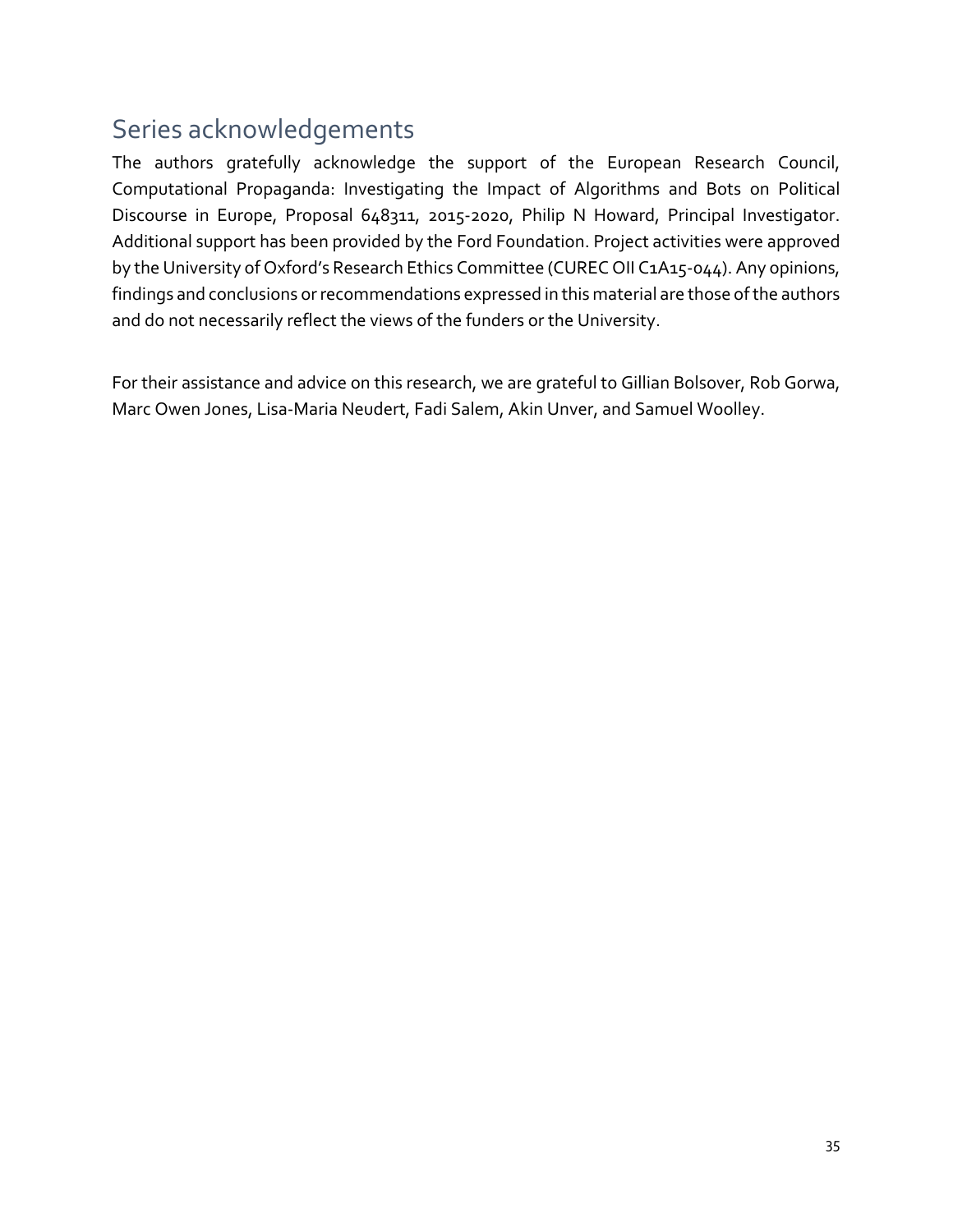# Author biographies

Samantha Bradshaw is a DPhil. candidate at the Oxford Internet Institute and works on the Computational Propaganda project as a research assistant. Priorto joining the COMPROP team, she worked at the Centre for International Governance Innovation in Waterloo, Canada, where she was a key member of a small team facilitating the Global Commission on Internet Governance. She holds an MA in global governance from the Balsillie School of International Affairs, and a joint honors BA in political science and legal studies from the University of Waterloo. Samantha tweets from @sbradshaww.

Philip N. Howard is a statutory Professor of Internet Studies at the Oxford Internet Institute and a professorial fellow at Balliol College at the University of Oxford. He has published eight books and over 120 academic articles and public essays on information technology, international affairs and public life. Howard's books include *The Managed Citizen* (Cambridge, 2006), the *Digital Origins of Dictatorship and Democracy* (Oxford, 2010) and most recently *Pax Technica: How the Internet of Things May Set Us Free or Lock Us Up* (Yale, 2015). He blogs at www.philhoward.org and tweets from @pnhoward.